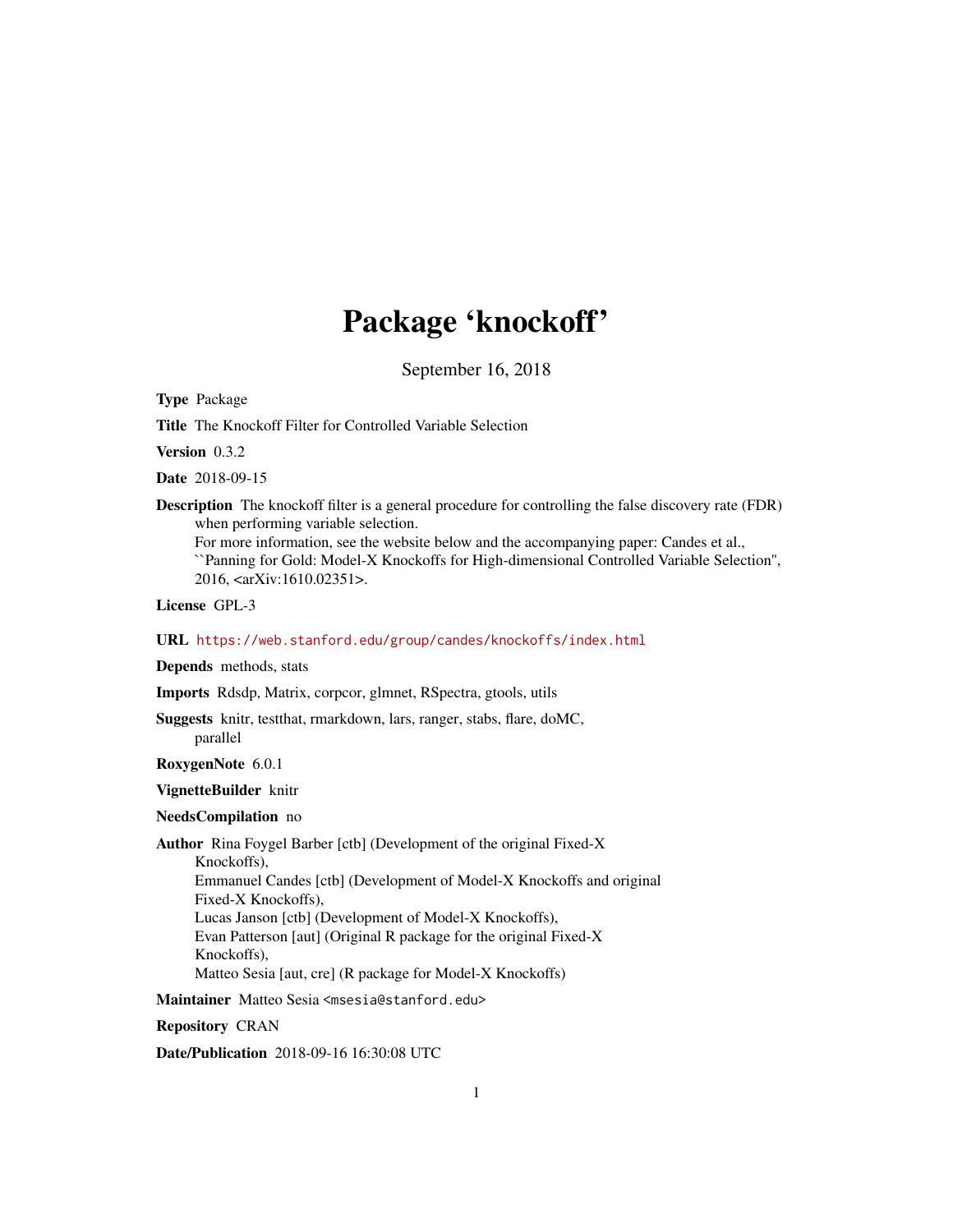# <span id="page-1-0"></span>R topics documented:

|       | knockoff.threshold $\ldots \ldots \ldots \ldots \ldots \ldots \ldots \ldots \ldots \ldots \ldots \ldots \ldots$ |    |
|-------|-----------------------------------------------------------------------------------------------------------------|----|
|       |                                                                                                                 |    |
|       |                                                                                                                 |    |
|       |                                                                                                                 |    |
|       |                                                                                                                 |    |
|       |                                                                                                                 |    |
|       |                                                                                                                 |    |
|       |                                                                                                                 |    |
|       |                                                                                                                 |    |
|       |                                                                                                                 |    |
|       |                                                                                                                 |    |
|       |                                                                                                                 |    |
|       |                                                                                                                 |    |
|       |                                                                                                                 |    |
|       |                                                                                                                 |    |
|       |                                                                                                                 |    |
| Index |                                                                                                                 | 31 |

<span id="page-1-1"></span>create.fixed *Fixed-X knockoffs*

# Description

Creates fixed-X knockoff variables.

# Usage

```
create.fixed(X, method = c("sdp", "equi"), sigma = NULL, y = NULL,randomize = F)
```
# Arguments

| X.     | normalized n-by-p matrix of original variables. $(n > p)$ .                                                                                                                 |
|--------|-----------------------------------------------------------------------------------------------------------------------------------------------------------------------------|
| method | either "equi" or "sdp" (default: "sdp"). This determines the method that will be<br>used to minimize the correlation between the original variables and the knock-<br>offs. |
| sigma  | the noise level, used to augment the data with extra rows if necessary (default:<br>NULL).                                                                                  |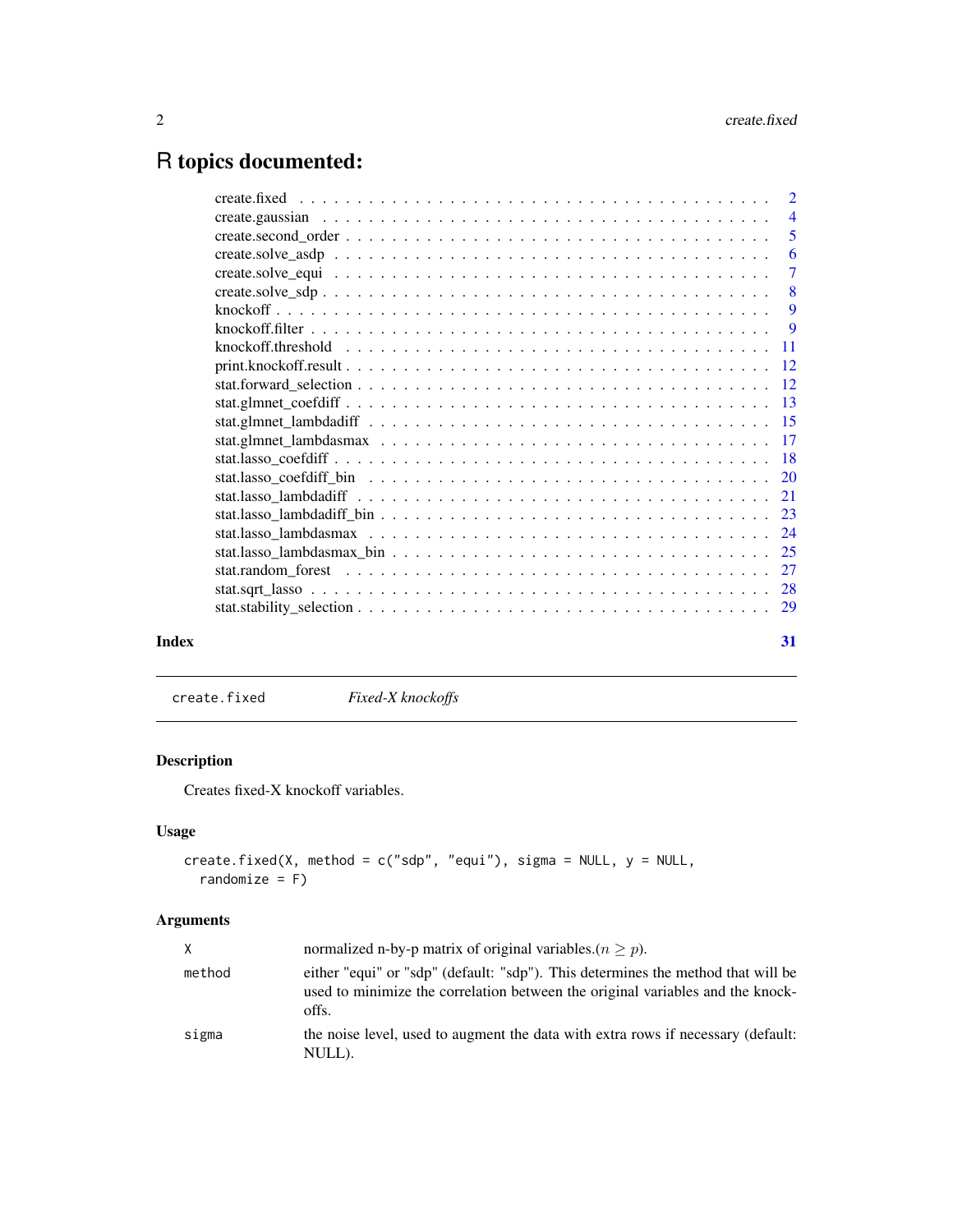#### <span id="page-2-0"></span> $\alpha$ create.fixed  $\beta$

| y         | vector of length n, containing the observed responses. This is needed to estimate                   |
|-----------|-----------------------------------------------------------------------------------------------------|
|           | the noise level if the parameter sigma is not provided, in case $p \leq n < 2p$<br>(default: NULL). |
| randomize | whether the knockoffs are constructed deterministically or randomized (default:<br>F).              |

# Details

Fixed-X knockoffs assume a homoscedastic linear regression model for  $Y|X$ . Moreover, they only guarantee FDR control when used in combination with statistics satisfying the "sufficiency" property. In particular, the default statistics based on the cross-validated lasso does not satisfy this property and should not be used with fixed-X knockoffs.

#### Value

An object of class "knockoff.variables". This is a list containing at least the following components:

|    | n-by-p matrix of original variables (possibly augmented or transformed). |
|----|--------------------------------------------------------------------------|
| Xk | n-by-p matrix of knockoff variables.                                     |
|    | vector of observed responses (possibly augmented).                       |

# References

Barber and Candes, Controlling the false discovery rate via knockoffs. Ann. Statist. 43 (2015), no. 5, 2055–2085. <https://projecteuclid.org/euclid.aos/1438606853>

# See Also

Other create: [create.gaussian](#page-3-1), [create.second\\_order](#page-4-1)

# Examples

```
p=100; n=200; k=15
X = matrix(rnorm(n*p), n)nonzero = sample(p, k)beta = 5.5 \times (1:p %in% = 0.00000)y = X %*% beta + rnorm(n)
```

```
# Basic usage with default arguments
result = knockoff.filter(X, y, knockoffs=create.fixed)
print(result$selected)
```

```
# Advanced usage with custom arguments
knockoffs = function(X) create.fixed(X, method='equi')
result = knockoff.filter(X, y, knockoffs=knockoffs)
print(result$selected)
```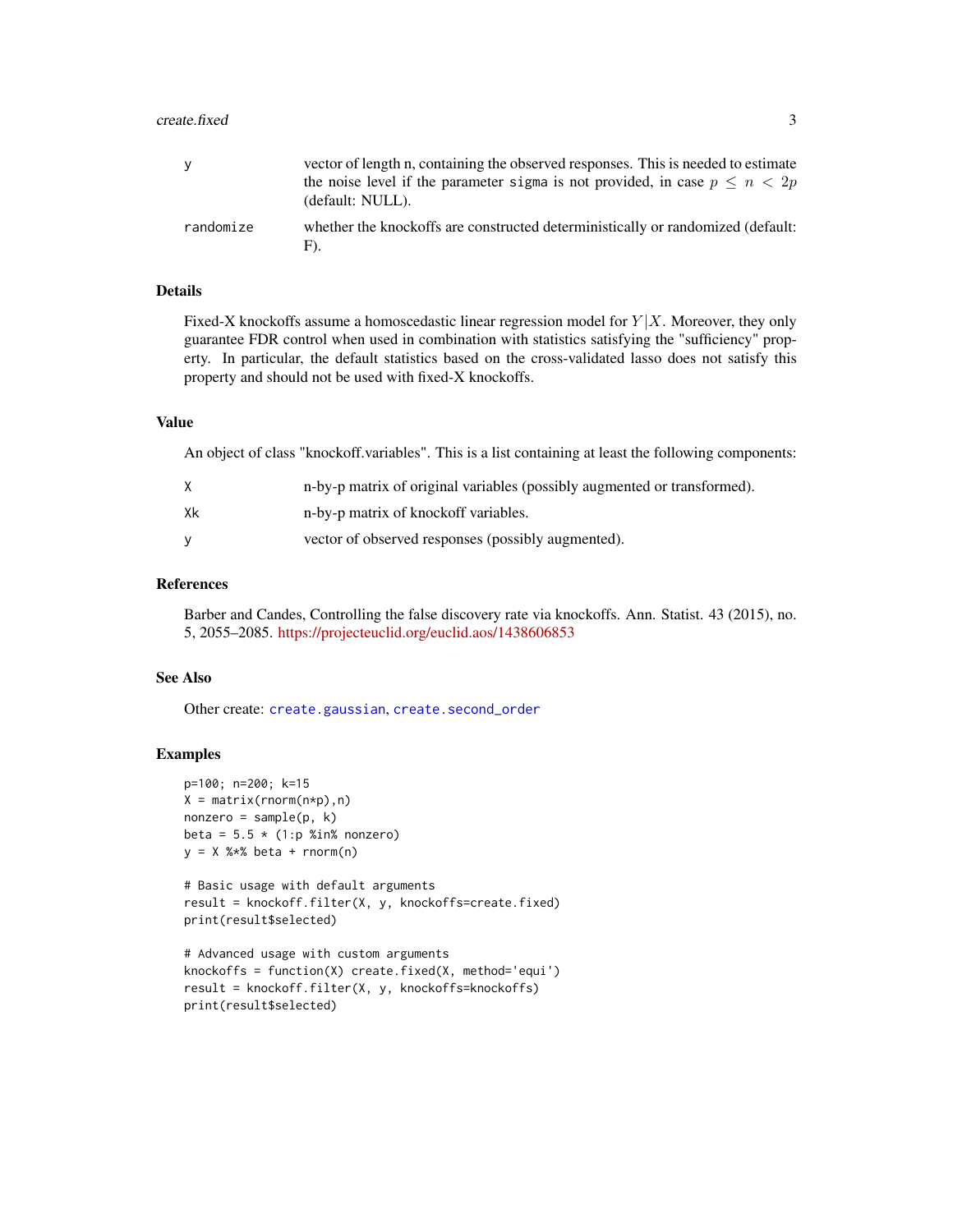<span id="page-3-1"></span><span id="page-3-0"></span>

#### Description

Samples multivariate Gaussian model-X knockoff variables.

# Usage

```
create.gaussian(X, mu, Sigma, method = c("asdp", "sdp", "equi"),
  diag_s = NULL
```
# Arguments

| X        | n-by-p matrix of original variables.                                                                                                                                               |
|----------|------------------------------------------------------------------------------------------------------------------------------------------------------------------------------------|
| mu       | vector of length p, indicating the mean parameter of the Gaussian model for $X$ .                                                                                                  |
| Sigma    | p-by-p covariance matrix for the Gaussian model of $X$ .                                                                                                                           |
| method   | either "equi", "sdp" or "asdp" (default: "asdp"). This determines the method that<br>will be used to minimize the correlation between the original variables and the<br>knockoffs. |
| $diag_s$ | vector of length p, containing the pre-computed covariances between the origi-<br>nal variables and the knockoffs. This will be computed according to method, if<br>not supplied.  |

# Value

A n-by-p matrix of knockoff variables.

# References

Candes et al., Panning for Gold: Model-free Knockoffs for High-dimensional Controlled Variable Selection, arXiv:1610.02351 (2016). <https://web.stanford.edu/group/candes/knockoffs/index.html>

# See Also

Other create: [create.fixed](#page-1-1), [create.second\\_order](#page-4-1)

# Examples

```
p=200; n=100; k=15
rho = 0.4mu = rep(0,p); Sigma = toeplitz(rho^(0:(p-1)))
X = matrix(rnorm(n*p),n) %*% chol(Sigma)
nonzero = sample(p, k)beta = 3.5 \times (1:p %in% = 0.02e)y = X %*% beta + rnorm(n)
```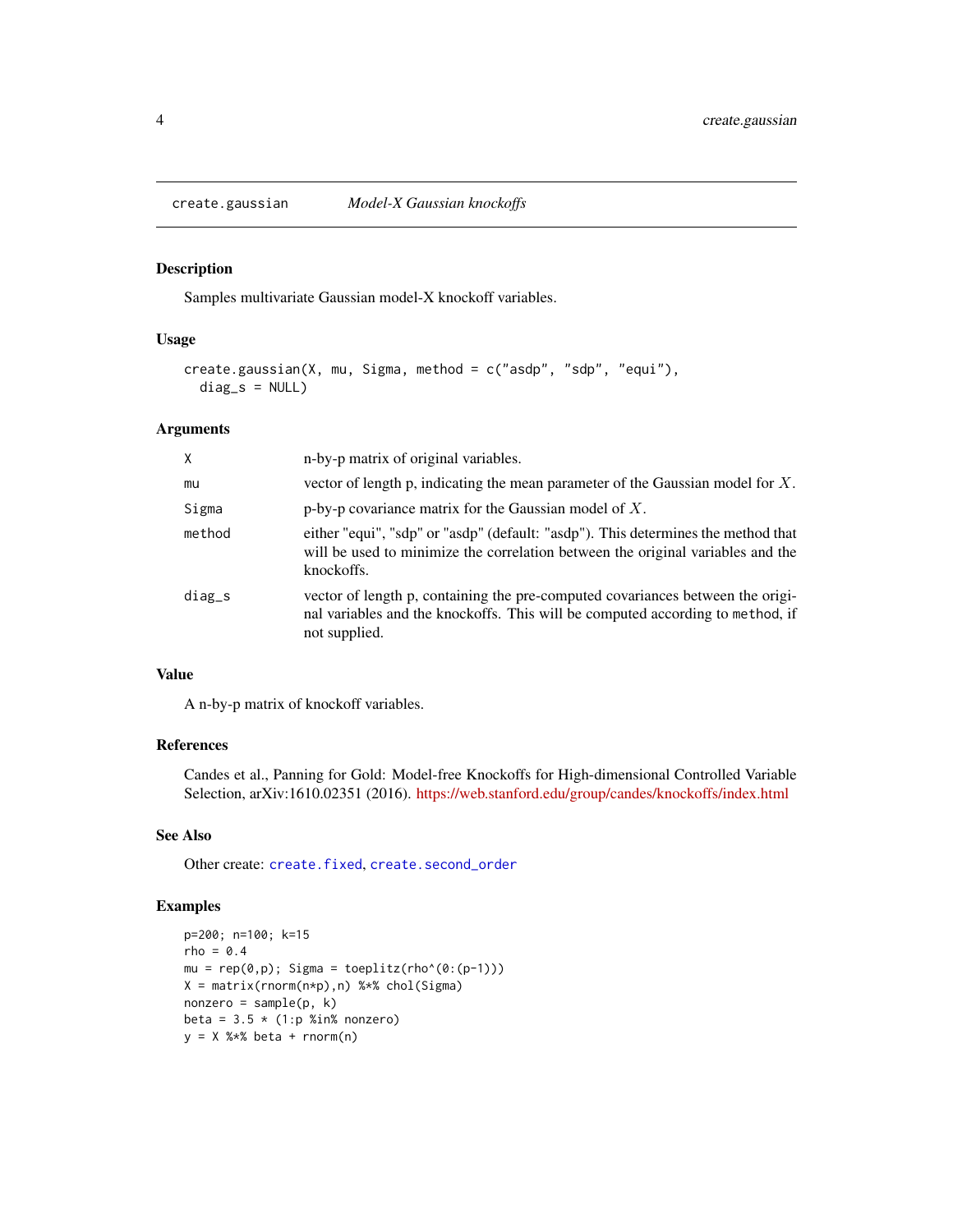# <span id="page-4-0"></span>create.second\_order 5

```
# Basic usage with default arguments
knockoffs = function(X) create.gaussian(X, mu, Sigma)
result = knockoff.filter(X, y, knockoffs=knockoffs)
print(result$selected)
# Advanced usage with custom arguments
knockoffs = function(X) create.gaussian(X, mu, Sigma, method='equi')
result = knockoff.filter(X, y, knockoffs=knockoffs)
print(result$selected)
```
<span id="page-4-1"></span>create.second\_order *Second-order Gaussian knockoffs*

# Description

This function samples second-order multivariate Gaussian knockoff variables. First, a multivariate Gaussian distribution is fitted to the observations of X. Then, Gaussian knockoffs are generated according to the estimated model.

# Usage

```
create.second_order(X, method = c("asdp", "equi", "sdp"), shrink = F)
```
# Arguments

|        | n-by-p matrix of original variables.                                                                                                                                               |
|--------|------------------------------------------------------------------------------------------------------------------------------------------------------------------------------------|
| method | either "equi", "sdp" or "asdp" (default: "asdp"). This determines the method that<br>will be used to minimize the correlation between the original variables and the<br>knockoffs. |
| shrink | whether to shrink the estimated covariance matrix (default: F).                                                                                                                    |

### Details

If the argument shrink is set to T, a James-Stein-type shrinkage estimator for the covariance matrix is used instead of the traditional maximum-likelihood estimate. This option requires the package corpcor. See [cov.shrink](#page-0-0) for more details.

Even if the argument shrink is set to F, in the case that the estimated covariance matrix is not positive-definite, this function will apply some shrinkage.

# Value

A n-by-p matrix of knockoff variables.

# References

Candes et al., Panning for Gold: Model-free Knockoffs for High-dimensional Controlled Variable Selection, arXiv:1610.02351 (2016). <https://web.stanford.edu/group/candes/knockoffs/index.html>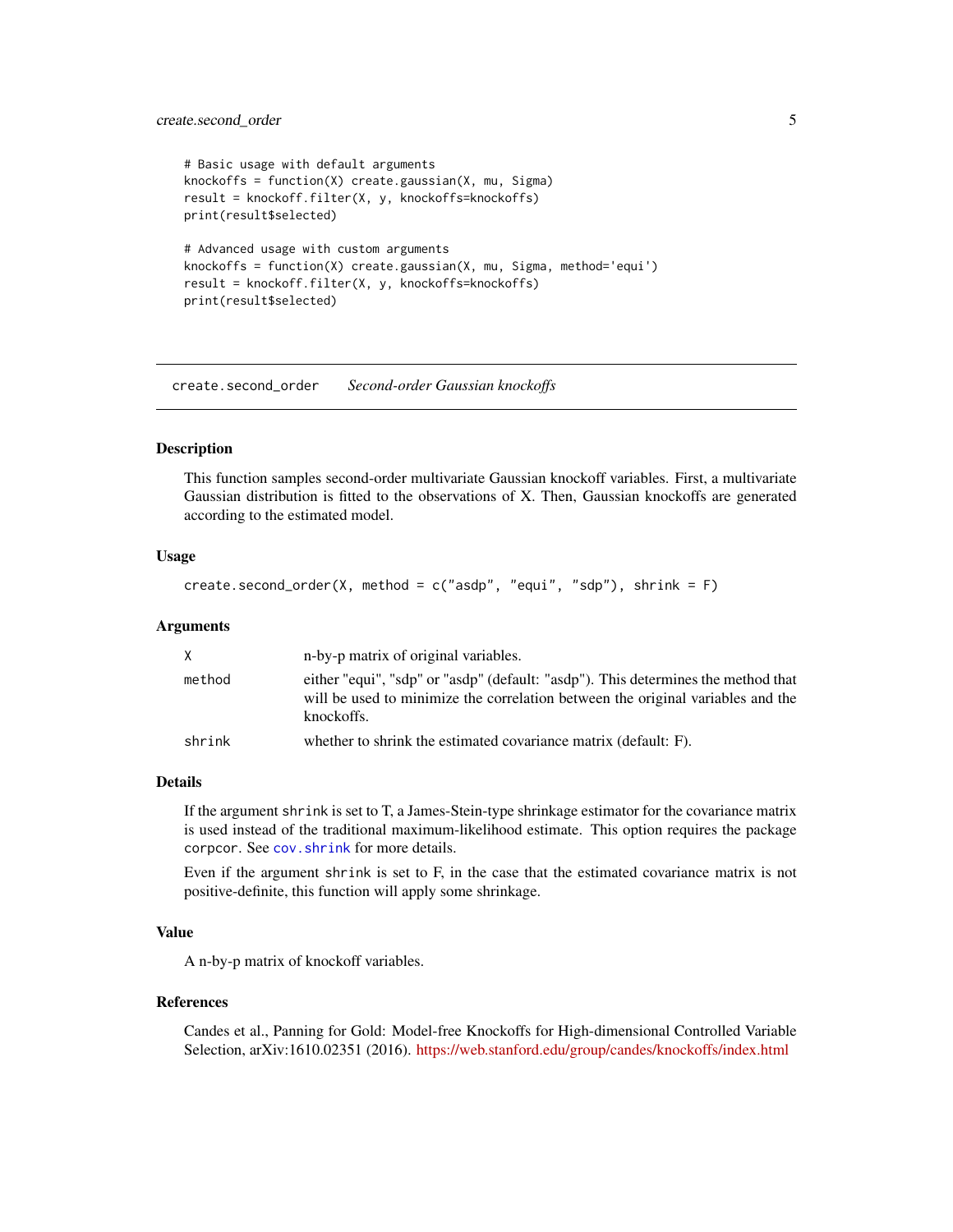# <span id="page-5-0"></span>See Also

Other create: [create.fixed](#page-1-1), [create.gaussian](#page-3-1)

# Examples

```
p=200; n=100; k=15
rho = 0.4Sigma = toeplitz(rho^(0:(p-1)))
X = matrix(rnorm(n*p),n) %*% chol(Sigma)
nonzero = sample(p, k)beta = 3.5 \times (1:p %in% = 0.02e)y = X %*% beta + rnorm(n)
# Basic usage with default arguments
result = knockoff.filter(X, y, knockoffs=create.second_order)
print(result$selected)
# Advanced usage with custom arguments
knockoffs = function(X) create.second_order(X, method='equi')
result = knockoff.filter(X, y, knockoffs=knockoffs)
print(result$selected)
```
<span id="page-5-1"></span>create.solve\_asdp *Relaxed optimization for fixed-X and Gaussian knockoffs*

# Description

This function solves the optimization problem needed to create fixed-X and Gaussian SDP knockoffs on a block-diagonal approximation of the covariance matrix. This will be less powerful than [create.solve\\_sdp](#page-7-1), but more computationally efficient.

#### Usage

```
create.solve_asdp(Sigma, max.size = 500, gaptol = 1e-06, maxit = 1000,
  verbose = FALSE)
```
# Arguments

| Sigma    | positive-definite p-by-p covariance matrix.                                                            |
|----------|--------------------------------------------------------------------------------------------------------|
| max.size | size of the largest block in the block-diagonal approximation of Sigma (default:<br>500). See Details. |
| gaptol   | tolerance for duality gap as a fraction of the value of the objective functions<br>$(default: 1e-6).$  |
| maxit    | the maximum number of iterations for the solver (default: 1000).                                       |
| verbose  | whether to display progress (default: FALSE).                                                          |
|          |                                                                                                        |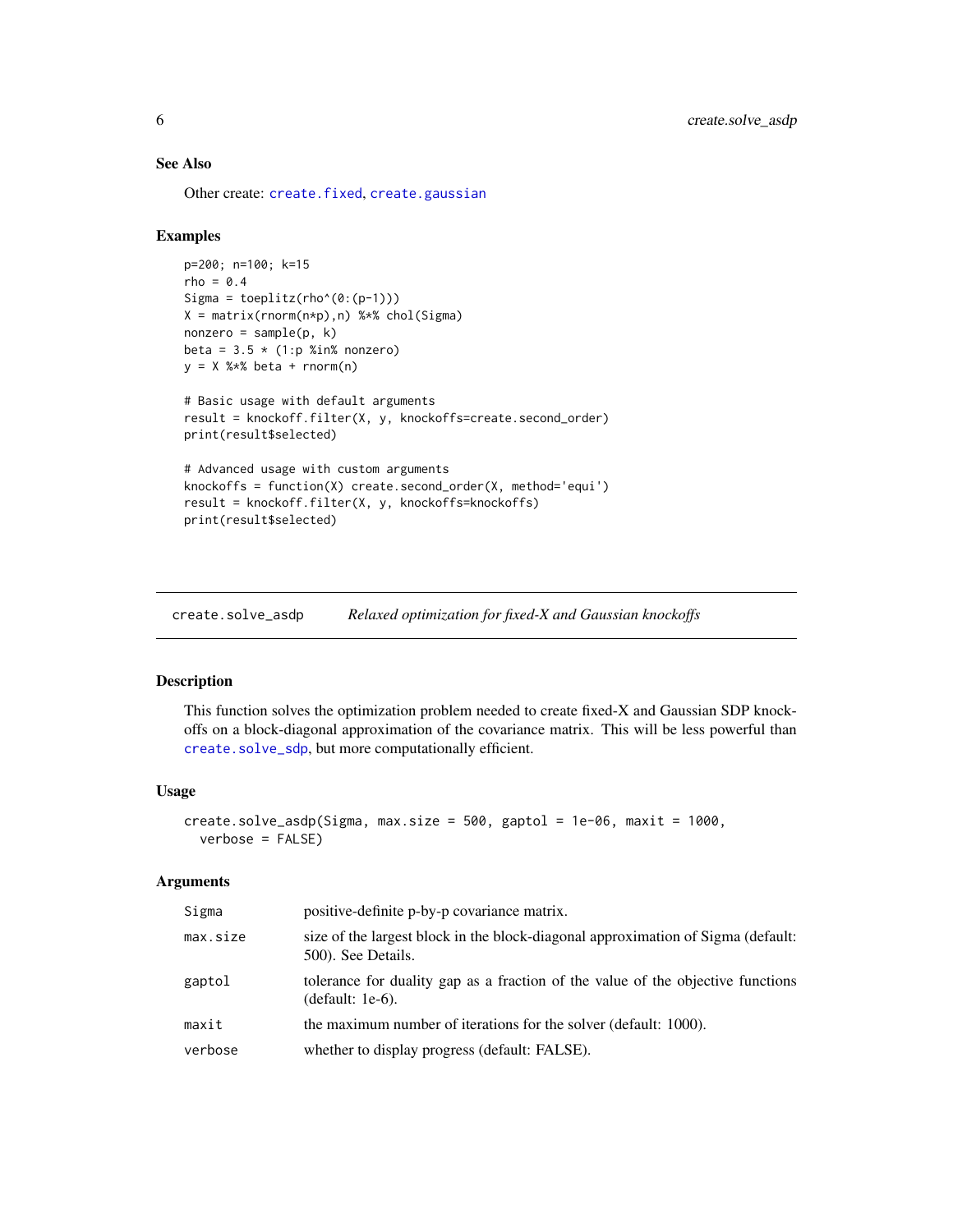<span id="page-6-0"></span>create.solve\_equi 7

#### Details

Solves the following two-step semidefinite program:

(step 1)

maximize sum(s) subject to :  $0 \le s \le 1$ ,  $2\Sigma_{\text{approx}} - \text{diag}(s) \ge 0$ 

(step 2)

```
maximize \gamma subject to : diag(\gamma s) \leq 2\Sigma
```
Each smaller SDP is solved using the interior-point method implemented in [dsdp](#page-0-0).

The parameter max.size controls the size of the largest semidefinite program that needs to be solved. A larger value of max.size will increase the computation cost, while yielding a solution closer to that of the original semidefinite program.

If the matrix Sigma supplied by the user is a non-scaled covariance matrix (i.e. its diagonal entries are not all equal to 1), then the appropriate scaling is applied before solving the SDP defined above. The result is then scaled back before being returned, as to match the original scaling of the covariance matrix supplied by the user.

# Value

The solution s to the semidefinite program defined above.

# See Also

Other optimization: [create.solve\\_equi](#page-6-1), [create.solve\\_sdp](#page-7-1)

<span id="page-6-1"></span>create.solve\_equi *Optimization for equi-correlated fixed-X and Gaussian knockoffs*

# **Description**

This function solves a very simple optimization problem needed to create fixed-X and Gaussian SDP knockoffs on the full the covariance matrix. This may be significantly less powerful than [create.solve\\_sdp](#page-7-1).

# Usage

```
create.solve_equi(Sigma)
```
# Arguments

Sigma positive-definite p-by-p covariance matrix.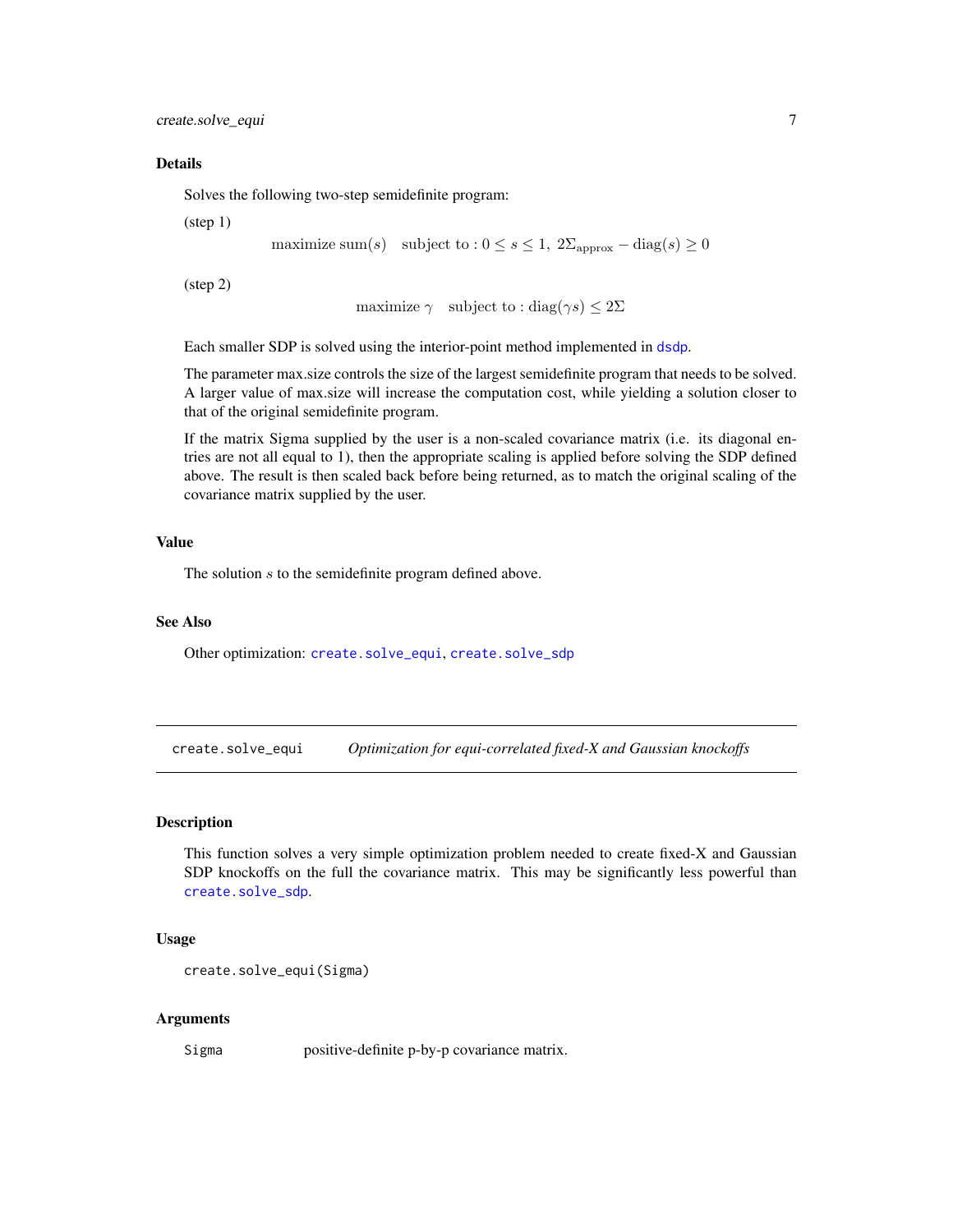<span id="page-7-0"></span>Computes the closed-form solution to the semidefinite programming problem:

maximize s subject to :  $0 \leq s \leq 1$ ,  $2\Sigma - sI \geq 0$ 

used to generate equi-correlated knockoffs.

The closed form-solution to this problem is  $s = 2\lambda_{\min}(\Sigma) \wedge 1$ .

# Value

The solution s to the optimization problem defined above.

#### See Also

Other optimization: [create.solve\\_asdp](#page-5-1), [create.solve\\_sdp](#page-7-1)

<span id="page-7-1"></span>create.solve\_sdp *Optimization for fixed-X and Gaussian knockoffs*

# Description

This function solves the optimization problem needed to create fixed-X and Gaussian SDP knockoffs on the full covariance matrix. This will be more powerful than create. solve\_asdp, but more computationally expensive.

# Usage

```
create.solve_sdp(Sigma, gaptol = 1e-06, maxit = 1000, verbose = FALSE)
```
# Arguments

| Sigma   | positive-definite p-by-p covariance matrix.                                                         |  |
|---------|-----------------------------------------------------------------------------------------------------|--|
| gaptol  | tolerance for duality gap as a fraction of the value of the objective functions<br>(default: 1e-6). |  |
| maxit   | maximum number of iterations for the solver (default: 1000).                                        |  |
| verbose | whether to display progress (default: FALSE).                                                       |  |

# Details

Solves the semidefinite programming problem:

maximize sum(s) subject to $0 \leq s \leq 1$ ,  $2\Sigma - \text{diag}(s) \geq 0$ 

This problem is solved using the interior-point method implemented in [dsdp](#page-0-0).

If the matrix Sigma supplied by the user is a non-scaled covariance matrix (i.e. its diagonal entries are not all equal to 1), then the appropriate scaling is applied before solving the SDP defined above. The result is then scaled back before being returned, as to match the original scaling of the covariance matrix supplied by the user.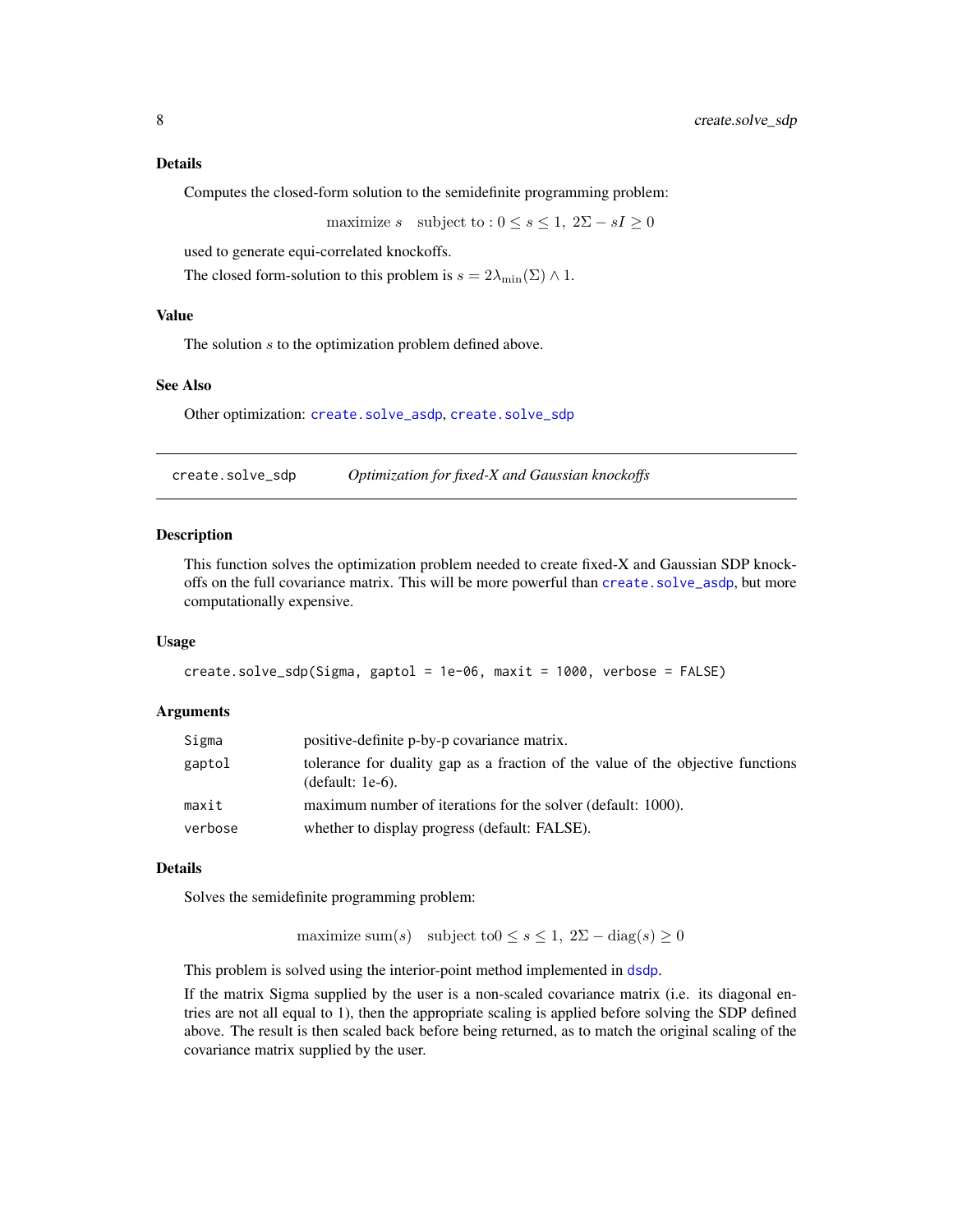#### <span id="page-8-0"></span>knockoff 9

# Value

The solution s to the semidefinite programming problem defined above.

#### See Also

Other optimization: [create.solve\\_asdp](#page-5-1), [create.solve\\_equi](#page-6-1)

knockoff *knockoff: A package for controlled variable selection*

#### **Description**

This package implements the Knockoff Filter, which is a powerful and versatile tool for controlled variable selection.

# **Outline**

The procedure is based on the contruction of artificial 'knockoff copies' of the variables present in the given statistical model. Then, it selects those variables that are clearly better than their corresponding knockoffs, based on some measure of variable importance. A wide range of statistics and machine learning tools can be exploited to estimate the importance of each variable, while guaranteeing finite-sample control of the false discovery rate (FDR).

The Knockoff Filter controls the FDR in either of two statistical scenarios:

- The "model-X" scenario: the response Y can depend on the variables  $X = (X_1, \ldots, X_p)$  in an arbitrary and unknown fashion, but the distribution of  $X$  must be known. In thise case there are no constraints on the dimensions  $n$  and  $p$  of the problem.
- The "fixed-X" scenario: the response Y depends upon X through a homoscedastic Gaussian linear model and the problem is low-dimensional ( $n \ge p$ ). In this case, no modeling assumptions on  $X$  are required.

For more information, see the website below and the accompanying paper.

<https://web.stanford.edu/group/candes/knockoffs/index.html>

knockoff.filter *The Knockoff Filter*

#### Description

This function runs the Knockoffs procedure from start to finish, selecting variables relevant for predicting the outcome of interest.

#### Usage

```
knockoff.filter(X, y, knockoffs = create.second_order,
  statistic = stat.glmnet_coefdiff, fdr = 0.1, offset = 1)
```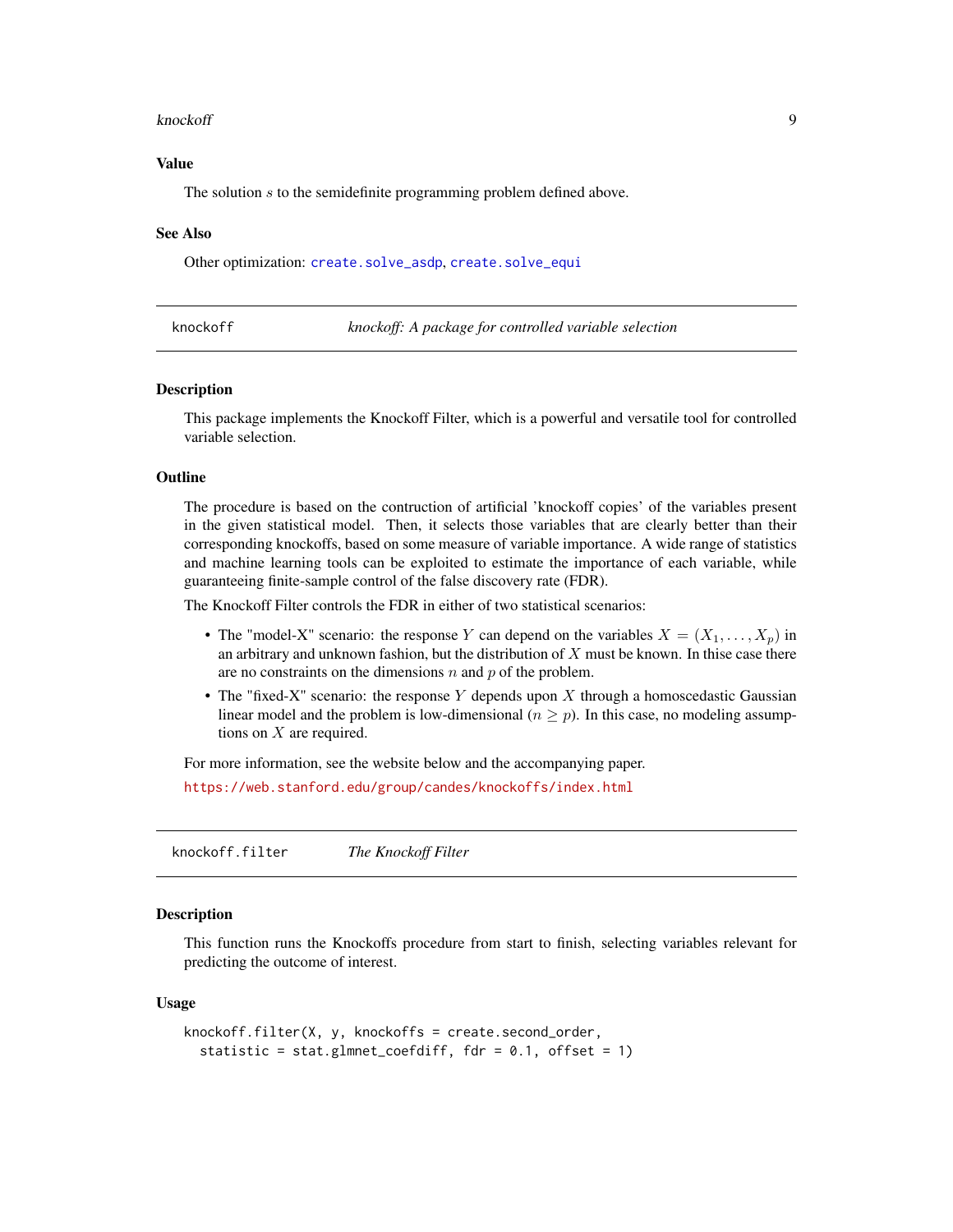# <span id="page-9-0"></span>**Arguments**

| X         | n-by-p matrix or data frame of predictors.                                                                                                                                                                                                                                                                                    |
|-----------|-------------------------------------------------------------------------------------------------------------------------------------------------------------------------------------------------------------------------------------------------------------------------------------------------------------------------------|
| y         | response vector of length n.                                                                                                                                                                                                                                                                                                  |
| knockoffs | method used to construct knockoffs for the $X$ variables. It must be a function<br>taking a n-by-p matrix as input and returning a n-by-p matrix of knockoff vari-<br>ables. By default, approximate model-X Gaussian knockoffs are used.                                                                                     |
| statistic | statistics used to assess variable importance. By default, a lasso statistic with<br>cross-validation is used. See the Details section for more information.                                                                                                                                                                  |
| fdr       | target false discovery rate (default: 0.1).                                                                                                                                                                                                                                                                                   |
| offset    | either 0 or 1 (default: 1). This is the offset used to compute the rejection thresh-<br>old on the statistics. The value 1 yields a slightly more conservative proce-<br>dure ("knockoffs+") that controls the false discovery rate (FDR) according to<br>the usual definition, while an offset of 0 controls a modified FDR. |

# Details

This function creates the knockoffs, computes the importance statistics, and selects variables. It is the main entry point for the knockoff package.

The parameter knockoffs controls how knockoff variables are created. By default, the model-X scenario is assumed and a multivariate normal distribution is fitted to the original variables  $X$ . The estimated mean vector and the covariance matrix are used to generate second-order approximate Gaussian knockoffs. In general, the function knockoffs should take a n-by-p matrix of observed variables  $X$  as input and return a n-by-p matrix of knockoffs. Two default functions for creating knockoffs are provided with this package.

In the model-X scenario, under the assumption that the rows of  $X$  are distributed as a multivariate Gaussian with known parameters, then the function create.gaussian can be used to generate Gaussian knockoffs, as shown in the examples below.

In the fixed-X scenario, one can create the knockoffs using the function create.fixed. This requires  $n \geq p$  and it assumes that the response Y follows a homoscedastic linear regression model.

For more information about creating knockoffs, type ??create.

The default importance statistic is [stat.glmnet\\_coefdiff.](#page-12-1) For a complete list of the statistics provided with this package, type ??stat.

It is possible to provide custom functions for the knockoff constructions or the importance statistics. Some examples can be found in the vignette.

# Value

An object of class "knockoff.result". This object is a list containing at least the following components:

| X         | matrix of original variables       |
|-----------|------------------------------------|
| Xk        | matrix of knockoff variables       |
| statistic | computed test statistics           |
| threshold | computed selection threshold       |
| selected  | named vector of selected variables |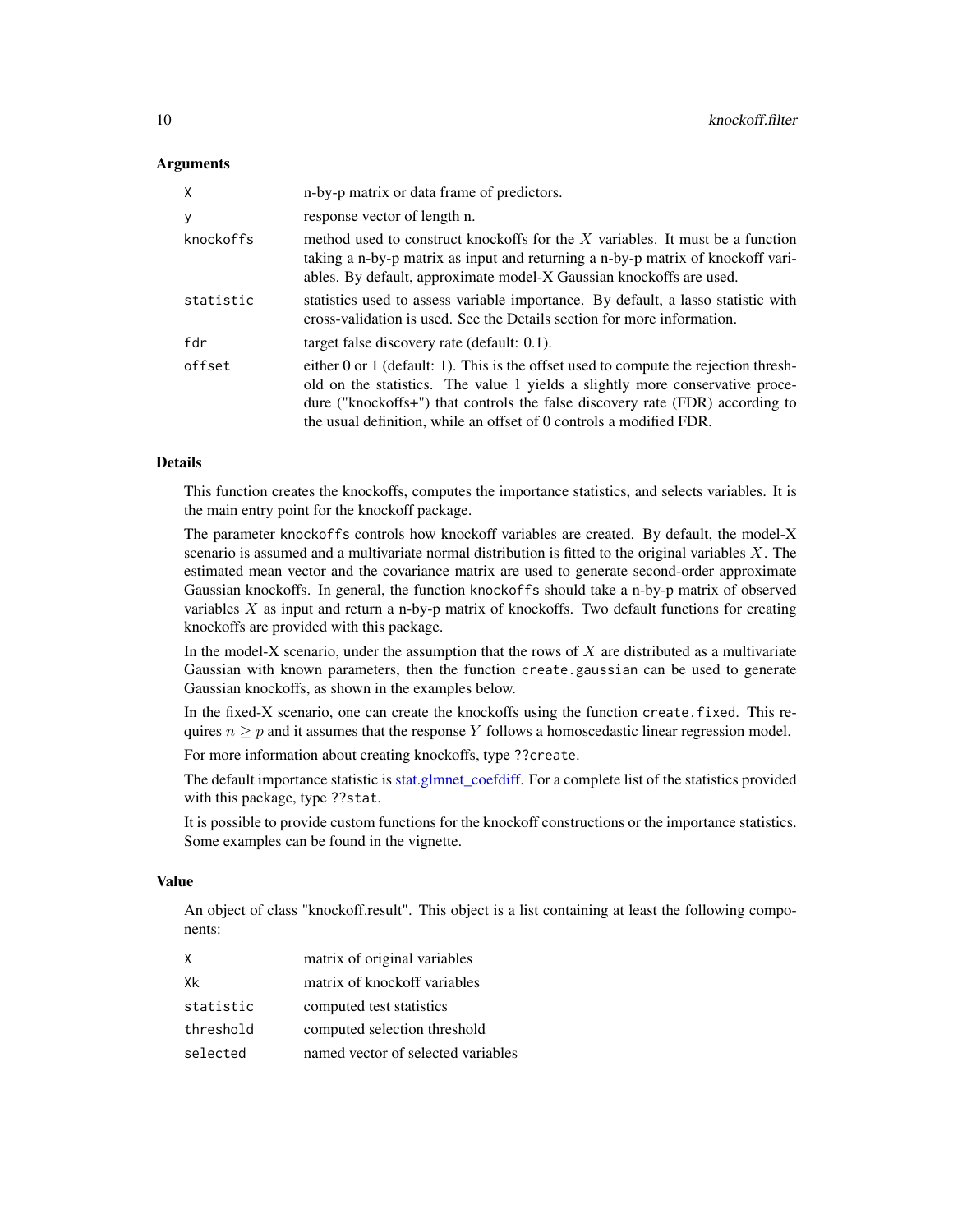# <span id="page-10-0"></span>knockoff.threshold 11

# References

Candes et al., Panning for Gold: Model-free Knockoffs for High-dimensional Controlled Variable Selection, arXiv:1610.02351 (2016). <https://web.stanford.edu/group/candes/knockoffs/index.html>

Barber and Candes, Controlling the false discovery rate via knockoffs. Ann. Statist. 43 (2015), no. 5, 2055–2085. <https://projecteuclid.org/euclid.aos/1438606853>

# Examples

```
p=200; n=100; k=15
mu = rep(0,p); Sigma = diag(p)
X = matrix(rnorm(n*p), n)nonzero = sample(p, k)beta = 3.5 \times (1:p %in% = 0.00000)y = X %*% beta + rnorm(n)
# Basic usage with default arguments
result = knockoff.fiter(X, y)print(result$selected)
# Advanced usage with custom arguments
knockoffs = function(X) create.gaussian(X, mu, Sigma)
k_stat = function(X, Xk, y) stat.glmnet_coefdiff(X, Xk, y, nfolds=5)
result = knockoff.filter(X, y, knockoffs=knockoffs, statistic=k_stat)
print(result$selected)
```
knockoff.threshold *Threshold for the knockoff filter*

# Description

Computes the threshold for the knockoff filter.

# Usage

```
knockoff.threshold(W, fdr = 0.1, offset = 1)
```
# Arguments

| W      | the test statistics                                                                                                                                                                                                                                                                          |
|--------|----------------------------------------------------------------------------------------------------------------------------------------------------------------------------------------------------------------------------------------------------------------------------------------------|
| fdr    | target false discovery rate (default: $0.1$ )                                                                                                                                                                                                                                                |
| offset | either 0 or 1 (default: 1). The offset used to compute the rejection threshold on<br>the statistics. The value 1 yields a slightly more conservative procedure ("knock-<br>offs+") that controls the FDR according to the usual definition, while an offset<br>of 0 controls a modified FDR. |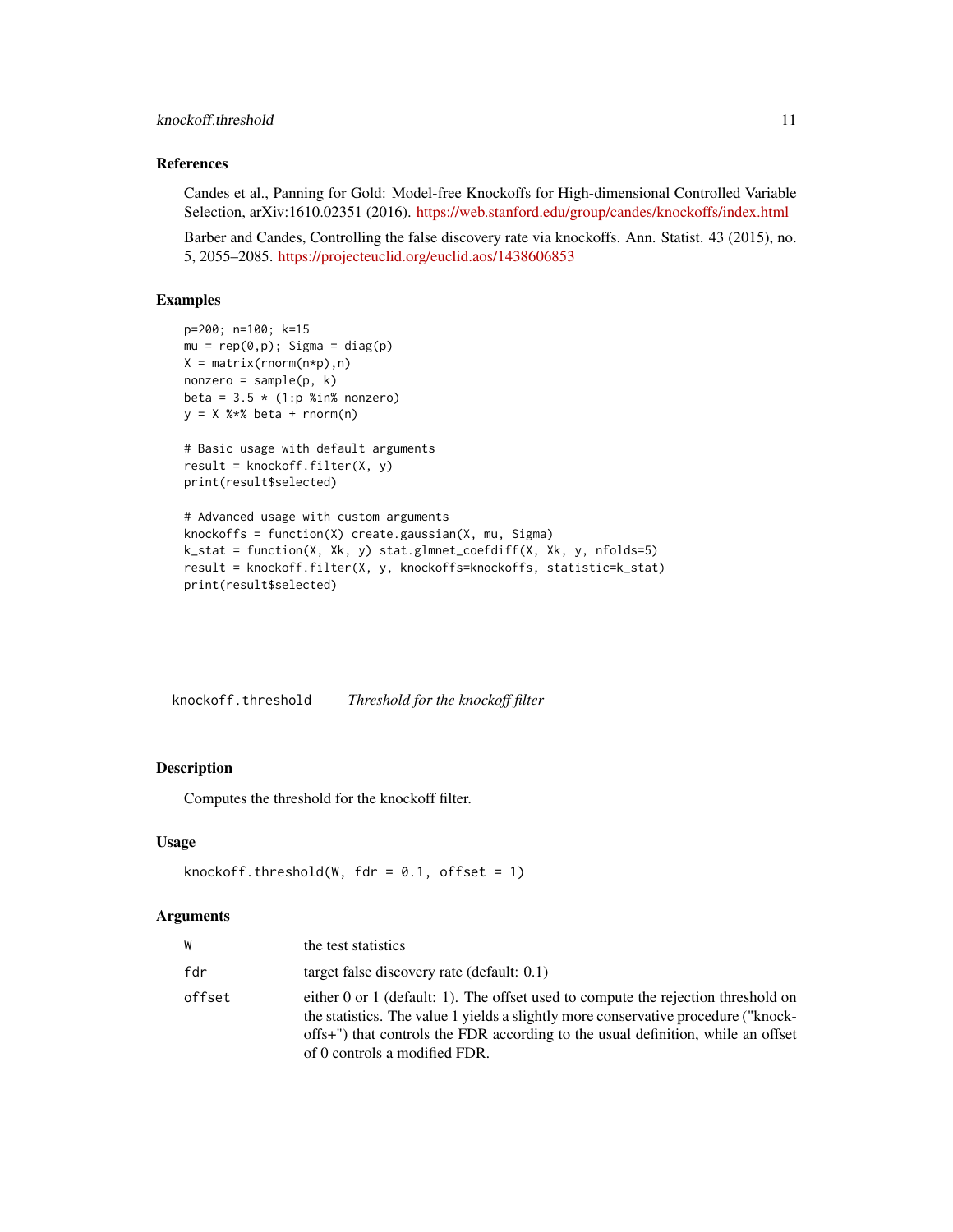# <span id="page-11-0"></span>Value

The threshold for variable selection.

print.knockoff.result *Print results for the knockoff filter*

# Description

Prints the list of variables selected by the knockoff filter and the corresponding function call.

#### Usage

```
## S3 method for class 'knockoff.result'
print(x, \ldots)
```
# Arguments

| X        | the output of a call to knockoff.filter |
|----------|-----------------------------------------|
| $\cdots$ | unused                                  |

<span id="page-11-1"></span>stat.forward\_selection

*Importance statistics based on forward selection*

# Description

Computes the statistic

 $W_j = \max(Z_j, Z_{j+p}) \cdot \text{sgn}(Z_j - Z_{j+p}),$ 

where  $Z_1, \ldots, Z_{2p}$  give the reverse order in which the 2p variables (the originals and the knockoffs) enter the forward selection model. See the Details for information about forward selection.

# Usage

```
stat.forward_selection(X, X_k, y, omp = F)
```
#### Arguments

|     | n-by-p matrix of original variables.                           |
|-----|----------------------------------------------------------------|
| Хk  | n-by-p matrix of knockoff variables.                           |
| v   | numeric vector of length n, containing the response variables. |
| omp | whether to use orthogonal matching pursuit (default: F).       |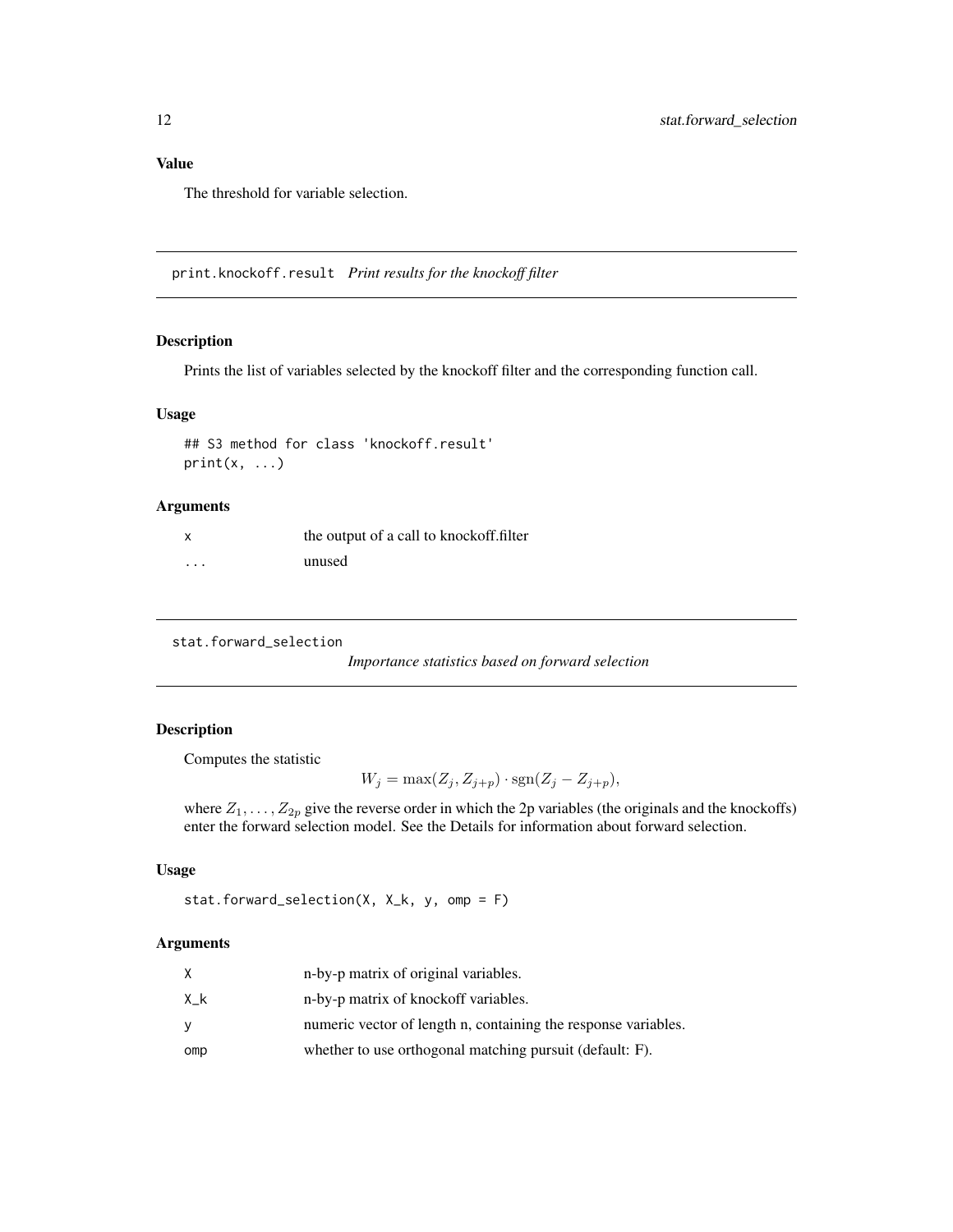# <span id="page-12-0"></span>Details

In *forward selection*, the variables are chosen iteratively to maximize the inner product with the residual from the previous step. The initial residual is always y. In standard forward selection (stat.forward\_selection), the next residual is the remainder after regressing on the selected variable; when orthogonal matching pursuit is used, the next residual is the remainder after regressing on *all* the previously selected variables.

# Value

A vector of statistics  $W$  of length p.

#### See Also

```
Other statistics: stat.glmnet_coefdiff, stat.glmnet_lambdadiff, stat.lasso_coefdiff_bin,
stat.lasso_coefdiff, stat.lasso_lambdadiff_bin, stat.lasso_lambdadiff, stat.random_forest,
stat.sqrt_lasso, stat.stability_selection
```
#### Examples

```
p=100; n=100; k=15
mu = rep(0,p); Sigma = diag(p)
X = matrix(rnorm(n*p), n)nonzero = sample(p, k)beta = 3.5 \times (1:p %in% = 0.00000)y = X %*% beta + rnorm(n)
knockoffs = function(X) create.gaussian(X, mu, Sigma)
# Basic usage with default arguments
result = knockoff.filter(X, y, knockoffs=knockoffs,
                            statistic=stat.forward_selection)
print(result$selected)
# Advanced usage with custom arguments
foo = stat.forward_selection
k_{\text{1}} = function(X, X_k, y) foo(X, X_k, y, omp=TRUE)
result = knockoff.filter(X, y, knockoffs=knockoffs, statistic=k_stat)
print(result$selected)
```
<span id="page-12-1"></span>stat.glmnet\_coefdiff *Importance statistics based on a GLM with cross-validation*

#### Description

Fits a generalized linear model via penalized maximum likelihood and cross-validation. Then, compute the difference statistic

$$
W_j = |Z_j| - |\tilde{Z}_j|
$$

where  $Z_j$  and  $\tilde{Z}_j$  are the coefficient estimates for the jth variable and its knockoff, respectively. The value of the regularization parameter  $\lambda$  is selected by cross-validation and computed with glmnet.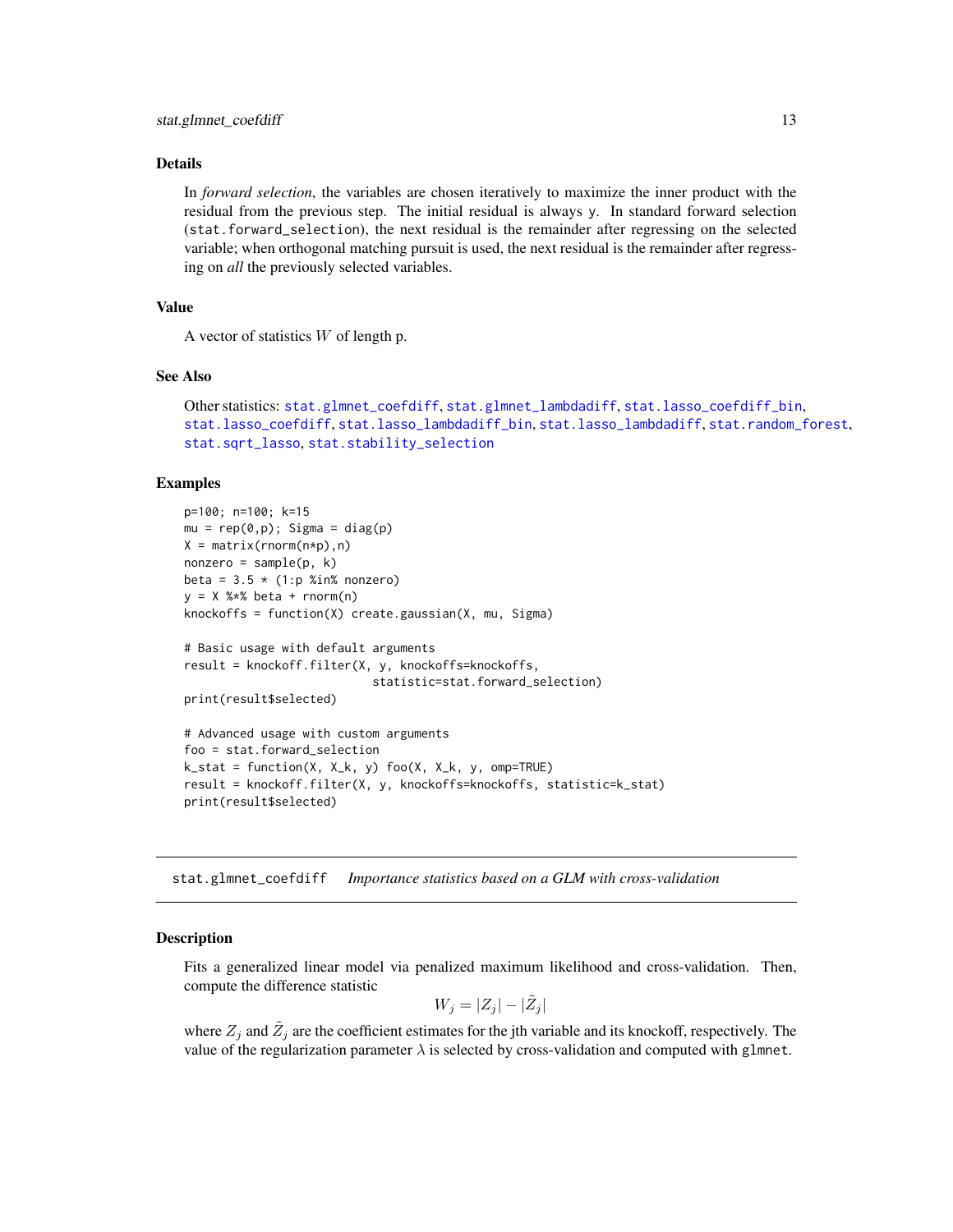# <span id="page-13-0"></span>Usage

stat.glmnet\_coefdiff(X, X\_k, y, family = "gaussian", cores = 2, ...)

# Arguments

| X      | n-by-p matrix of original variables.                                                                                                                                                                                                                                                                                                                                                                                                                                                                                                                                                                                                                                                                                                                                                                                                                                                                                                                                      |
|--------|---------------------------------------------------------------------------------------------------------------------------------------------------------------------------------------------------------------------------------------------------------------------------------------------------------------------------------------------------------------------------------------------------------------------------------------------------------------------------------------------------------------------------------------------------------------------------------------------------------------------------------------------------------------------------------------------------------------------------------------------------------------------------------------------------------------------------------------------------------------------------------------------------------------------------------------------------------------------------|
| $X_k$  | n-by-p matrix of knockoff variables.                                                                                                                                                                                                                                                                                                                                                                                                                                                                                                                                                                                                                                                                                                                                                                                                                                                                                                                                      |
| y      | vector of length n, containing the response variables. Quantitative for fam-<br>ily="gaussian", or family="poisson" (non-negative counts). For family="binomial"<br>should be either a factor with two levels, or a two-column matrix of counts or<br>proportions (the second column is treated as the target class; for a factor, the<br>last level in alphabetical order is the target class). For family="multinomial",<br>can be a nc>=2 level factor, or a matrix with nc columns of counts or propor-<br>tions. For either "binomial" or "multinomial", if y is presented as a vector, it<br>will be coerced into a factor. For family="cox", y should be a two-column ma-<br>trix with columns named 'time' and 'status'. The latter is a binary variable, with<br>'1' indicating death, and '0' indicating right censored. The function Surv() in<br>package survival produces such a matrix. For family="mgaussian", y is a matrix<br>of quantitative responses. |
| family | response type (see above).                                                                                                                                                                                                                                                                                                                                                                                                                                                                                                                                                                                                                                                                                                                                                                                                                                                                                                                                                |
| cores  | Number of cores used to compute the statistics by running cv.glmnet. Unless<br>otherwise specified, the number of cores is set equal to two (if available).                                                                                                                                                                                                                                                                                                                                                                                                                                                                                                                                                                                                                                                                                                                                                                                                               |
|        | additional arguments specific to glmnet (see Details).                                                                                                                                                                                                                                                                                                                                                                                                                                                                                                                                                                                                                                                                                                                                                                                                                                                                                                                    |

# Details

This function uses the glmnet package to fit a generalized linear model via penalized maximum likelihood.

The statistics  $W_j$  are constructed by taking the difference between the coefficient of the j-th variable and its knockoff.

By default, the value of the regularization parameter is chosen by 10-fold cross-validation.

The default response family is 'gaussian', for a linear regression model. Different response families (e.g. 'binomial') can be specified by passing an optional parameter 'family'.

The optional nlambda parameter can be used to control the granularity of the grid of  $\lambda$ 's. The default value of nlambda is 500, where p is the number of columns of X.

If the family is 'binomial' and a lambda sequence is not provided by the user, this function generates it on a log-linear scale before calling 'glmnet'.

For a complete list of the available additional arguments, see [cv.glmnet](#page-0-0) and [glmnet](#page-0-0).

# Value

A vector of statistics  $W$  of length p.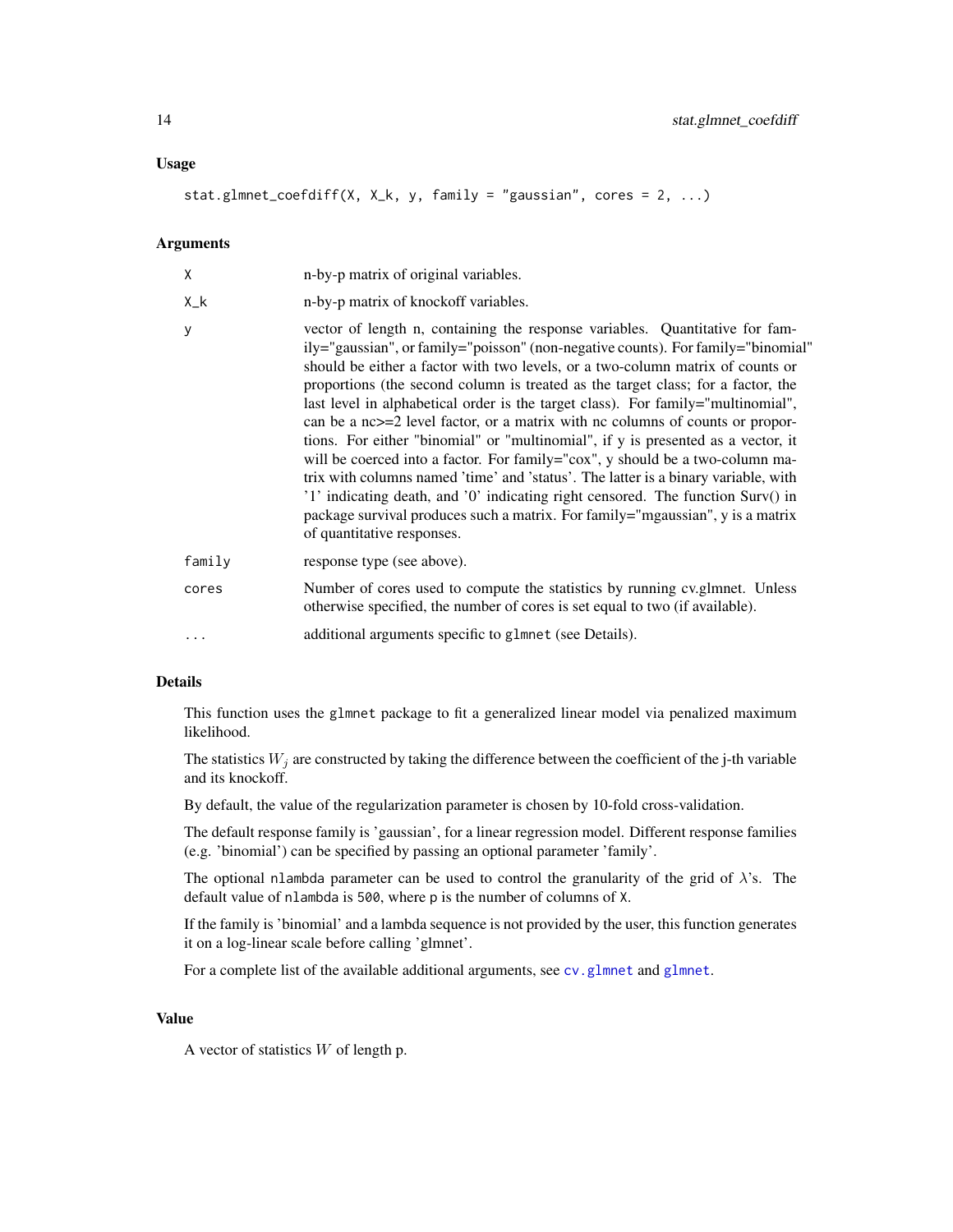# <span id="page-14-0"></span>See Also

```
Other statistics: stat.forward_selection, stat.glmnet_lambdadiff, stat.lasso_coefdiff_bin,
stat.lasso_coefdiff, stat.lasso_lambdadiff_bin, stat.lasso_lambdadiff, stat.random_forest,
stat.sqrt_lasso, stat.stability_selection
```
# Examples

```
p=200; n=100; k=15
mu = rep(0,p); Sigma = diag(p)
X = matrix(rnorm(n*p), n)nonzero = sample(p, k)beta = 3.5 \times (1:p %in% = 0.00000)y = X %*% beta + rnorm(n)
knockoffs = function(X) create.gaussian(X, mu, Sigma)
# Basic usage with default arguments
result = knockoff.filter(X, y, knockoffs=knockoffs,
                           statistic=stat.glmnet_coefdiff)
print(result$selected)
# Advanced usage with custom arguments
foo = stat.glmnet_coefdiff
k_{s} = function(X, X_k, y) foo(X, X_k, y, nlambda=200)
result = knockoff.filter(X, y, knockoffs=knockoffs, statistic=k_stat)
print(result$selected)
```
<span id="page-14-1"></span>stat.glmnet\_lambdadiff

*Importance statistics based on a GLM*

# Description

Fits a generalized linear model via penalized maximum likelihood and computes the difference statistic

$$
W_j = Z_j - \tilde{Z}_j
$$

where  $Z_j$  and  $\tilde{Z}_j$  are the maximum values of the regularization parameter  $\lambda$  at which the jth variable and its knockoff enter the model, respectively.

# Usage

```
stat.glmnet_lambdadiff(X, X_k, y, family = "gaussian", ...)
```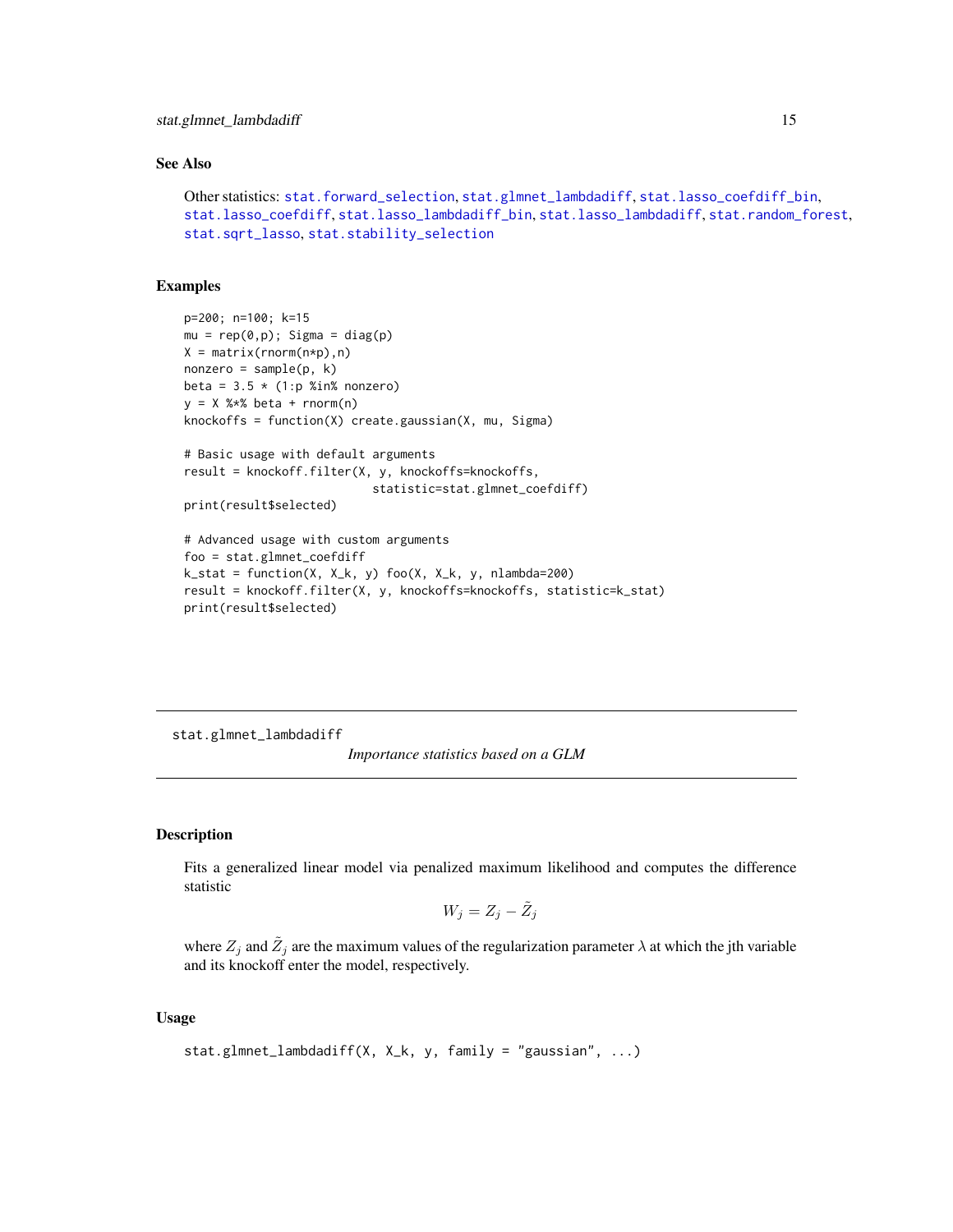# <span id="page-15-0"></span>**Arguments**

| X           | n-by-p matrix of original variables.                                                                                                                                                                                                                                                                                                                                                                                                                                                                                                                                                                                                                                                                                                                                                                                                                                                                                                                                            |
|-------------|---------------------------------------------------------------------------------------------------------------------------------------------------------------------------------------------------------------------------------------------------------------------------------------------------------------------------------------------------------------------------------------------------------------------------------------------------------------------------------------------------------------------------------------------------------------------------------------------------------------------------------------------------------------------------------------------------------------------------------------------------------------------------------------------------------------------------------------------------------------------------------------------------------------------------------------------------------------------------------|
| $X_{-}$ $k$ | n-by-p matrix of knockoff variables.                                                                                                                                                                                                                                                                                                                                                                                                                                                                                                                                                                                                                                                                                                                                                                                                                                                                                                                                            |
| У           | vector of length n, containing the response variables. Quantitative for fam-<br>ily="gaussian", or family="poisson" (non-negative counts). For family="binomial"<br>should be either a factor with two levels, or a two-column matrix of counts or<br>proportions (the second column is treated as the target class; for a factor, the<br>last level in alphabetical order is the target class). For family="multinomial",<br>can be a $nc \geq 2$ level factor, or a matrix with nc columns of counts or propor-<br>tions. For either "binomial" or "multinomial", if y is presented as a vector, it<br>will be coerced into a factor. For family="cox", y should be a two-column ma-<br>trix with columns named 'time' and 'status'. The latter is a binary variable, with<br>'1' indicating death, and '0' indicating right censored. The function Surv() in<br>package survival produces such a matrix. For family="mgaussian", y is a matrix<br>of quantitative responses. |
| family      | response type (see above).                                                                                                                                                                                                                                                                                                                                                                                                                                                                                                                                                                                                                                                                                                                                                                                                                                                                                                                                                      |
| $\ddots$ .  | additional arguments specific to glmnet (see Details).                                                                                                                                                                                                                                                                                                                                                                                                                                                                                                                                                                                                                                                                                                                                                                                                                                                                                                                          |

# Details

This function uses glmnet to compute the regularization path on a fine grid of  $\lambda$ 's.

The nlambda parameter can be used to control the granularity of the grid of  $\lambda$ 's. The default value of nlambda is 500.

If the family is 'binomial' and a lambda sequence is not provided by the user, this function generates it on a log-linear scale before calling 'glmnet'.

The default response family is 'gaussian', for a linear regression model. Different response families (e.g. 'binomial') can be specified by passing an optional parameter 'family'.

For a complete list of the available additional arguments, see [glmnet](#page-0-0).

# Value

A vector of statistics  $W$  of length p.

# See Also

```
Other statistics: stat.forward_selection, stat.glmnet_coefdiff, stat.lasso_coefdiff_bin,
stat.lasso_coefdiff, stat.lasso_lambdadiff_bin, stat.lasso_lambdadiff, stat.random_forest,
stat.sqrt_lasso, stat.stability_selection
```
# Examples

```
p=200; n=100; k=15
mu = rep(0,p); Sigma = diag(p)
X = matrix(rnorm(n*p), n)nonzero = sample(p, k)beta = 3.5 * (1:p %in% nonzero)y = X %*% beta + rnorm(n)
```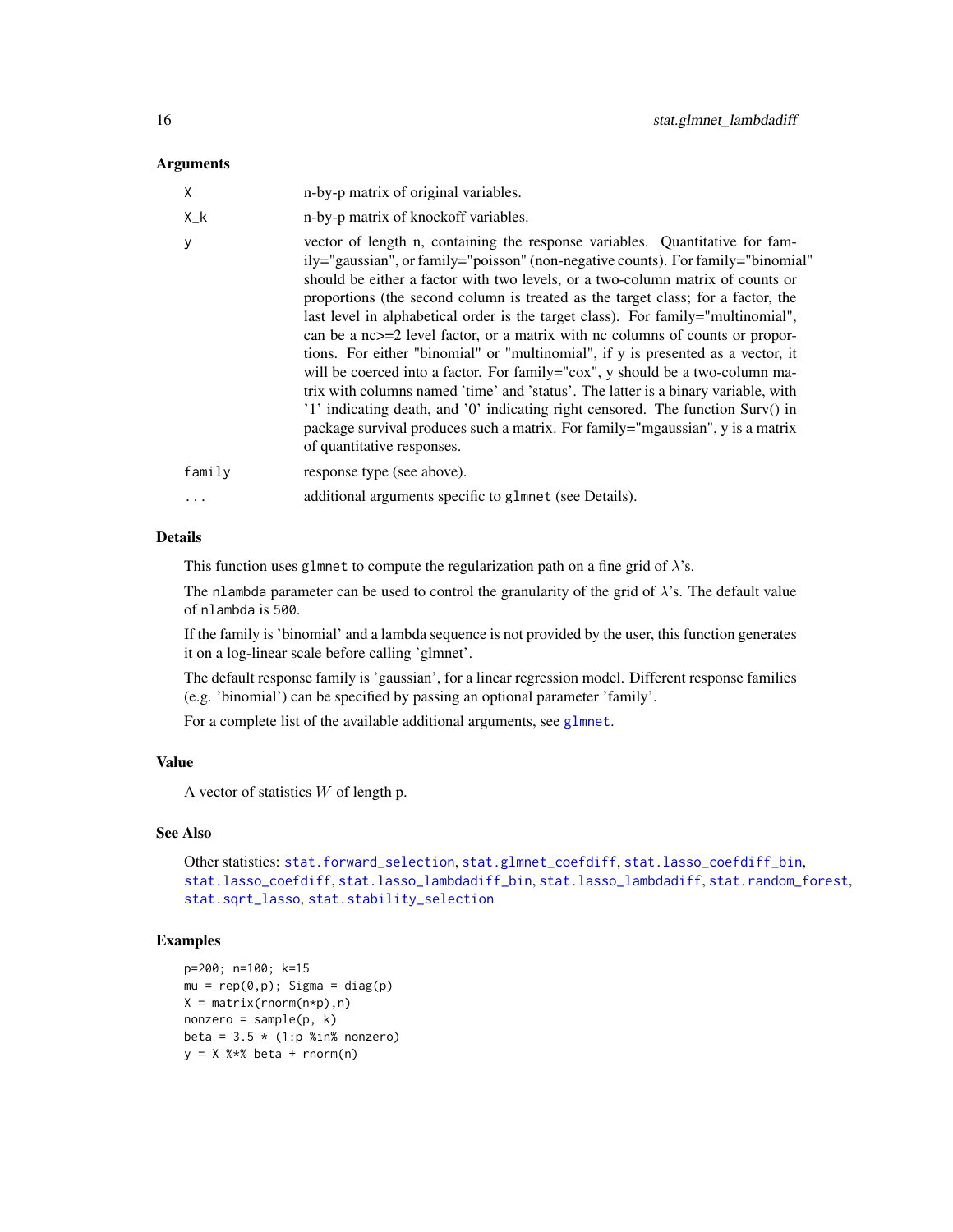```
knockoffs = function(X) create.gaussian(X, mu, Sigma)
# Basic usage with default arguments
result = knockoff.filter(X, y, knockoffs=knockoffs,
                           statistic=stat.glmnet_lambdadiff)
print(result$selected)
# Advanced usage with custom arguments
foo = stat.glmnet_lambdadiff
k_stat = function(X, X_k, y) foo(X, X_k, y, nlambda=200)
result = knockoff.filter(X, y, knockoffs=knockoffs, statistic=k_stat)
print(result$selected)
```
stat.glmnet\_lambdasmax

*GLM statistics for knockoff*

# Description

Computes the signed maximum statistic

$$
W_j = \max(Z_j, \tilde{Z}_j) \cdot \text{sgn}(Z_j - \tilde{Z}_j),
$$

where  $Z_j$  and  $\tilde{Z}_j$  are the maximum values of  $\lambda$  at which the jth variable and its knockoff, respectively, enter the generalized linear model.

#### Usage

```
stat.glmnet_lambdasmax(X, X_k, y, family = "gaussian", ...)
```
### Arguments

| X           | n-by-p matrix of original variables.                                                                                                                                                                                                                                                                                                                                                                                                                                                                                                                                                                                                                                                                                                                                                                                                                                                                                                                                            |
|-------------|---------------------------------------------------------------------------------------------------------------------------------------------------------------------------------------------------------------------------------------------------------------------------------------------------------------------------------------------------------------------------------------------------------------------------------------------------------------------------------------------------------------------------------------------------------------------------------------------------------------------------------------------------------------------------------------------------------------------------------------------------------------------------------------------------------------------------------------------------------------------------------------------------------------------------------------------------------------------------------|
| $X_{-}$ $k$ | n-by-p matrix of knockoff variables.                                                                                                                                                                                                                                                                                                                                                                                                                                                                                                                                                                                                                                                                                                                                                                                                                                                                                                                                            |
| y           | vector of length n, containing the response variables. Quantitative for fam-<br>ily="gaussian", or family="poisson" (non-negative counts). For family="binomial"<br>should be either a factor with two levels, or a two-column matrix of counts or<br>proportions (the second column is treated as the target class; for a factor, the<br>last level in alphabetical order is the target class). For family="multinomial",<br>can be a $nc \geq 2$ level factor, or a matrix with nc columns of counts or propor-<br>tions. For either "binomial" or "multinomial", if y is presented as a vector, it<br>will be coerced into a factor. For family="cox", y should be a two-column ma-<br>trix with columns named 'time' and 'status'. The latter is a binary variable, with<br>'1' indicating death, and '0' indicating right censored. The function Surv() in<br>package survival produces such a matrix. For family="mgaussian", y is a matrix<br>of quantitative responses. |
| family      | response type (see above).                                                                                                                                                                                                                                                                                                                                                                                                                                                                                                                                                                                                                                                                                                                                                                                                                                                                                                                                                      |
| $\cdots$    | additional arguments specific to glmnet (see Details).                                                                                                                                                                                                                                                                                                                                                                                                                                                                                                                                                                                                                                                                                                                                                                                                                                                                                                                          |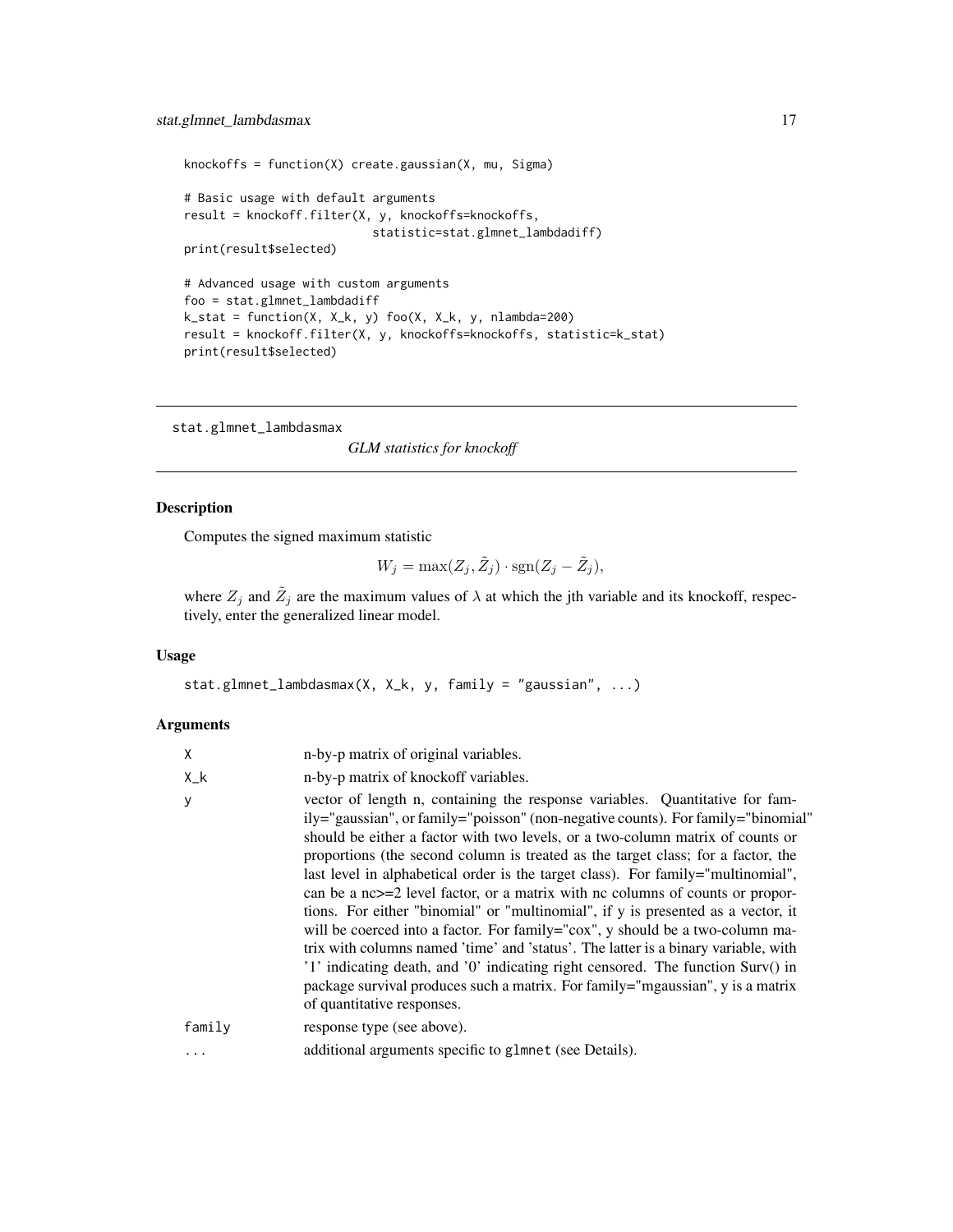This function uses glmnet to compute the regularization path on a fine grid of  $\lambda$ 's.

The additional nlambda parameter can be used to control the granularity of the grid of  $\lambda$  values. The default value of nlambda is 500.

If the family is 'binomial' and a lambda sequence is not provided by the user, this function generates it on a log-linear scale before calling 'glmnet'.

For a complete list of the available additional arguments, see [glmnet](#page-0-0).

# Value

A vector of statistics  $W$  of length p.

#### Examples

```
p=200; n=100; k=15
mu = rep(0,p); Sigma = diag(p)
X = matrix(rnorm(n*p), n)nonzero = sample(p, k)beta = 3.5 * (1:p %in% nonzero)y = X %*% beta + rnorm(n)
knockoffs = function(X) create.gaussian(X, mu, Sigma)
```

```
# Basic usage with default arguments
result = knockoff.filter(X, y, knockoff=knockoffs,
                           statistic=stat.glmnet_lambdasmax)
```
print(result\$selected)

```
# Advanced usage with custom arguments
foo = stat.glmnet_lambdasmax
k_{stat} = function(X, X_k, y) foo(X, X_k, y) nlambda=200)
result = knockoff.filter(X, y, knockoffs=knockoffs, statistic=k_stat)
print(result$selected)
```
<span id="page-17-1"></span>stat.lasso\_coefdiff *Importance statistics based the lasso with cross-validation*

#### **Description**

Fits a linear regression model via penalized maximum likelihood and cross-validation. Then, compute the difference statistic

 $W_j = |Z_j| - |\tilde{Z}_j|$ 

where  $Z_j$  and  $\tilde{Z}_j$  are the coefficient estimates for the jth variable and its knockoff, respectively. The value of the regularization parameter  $\lambda$  is selected by cross-validation and computed with glmnet.

#### Usage

```
stat. lasso\_coeffdiff(X, X_k, y, cores = 2, ...)
```
<span id="page-17-0"></span>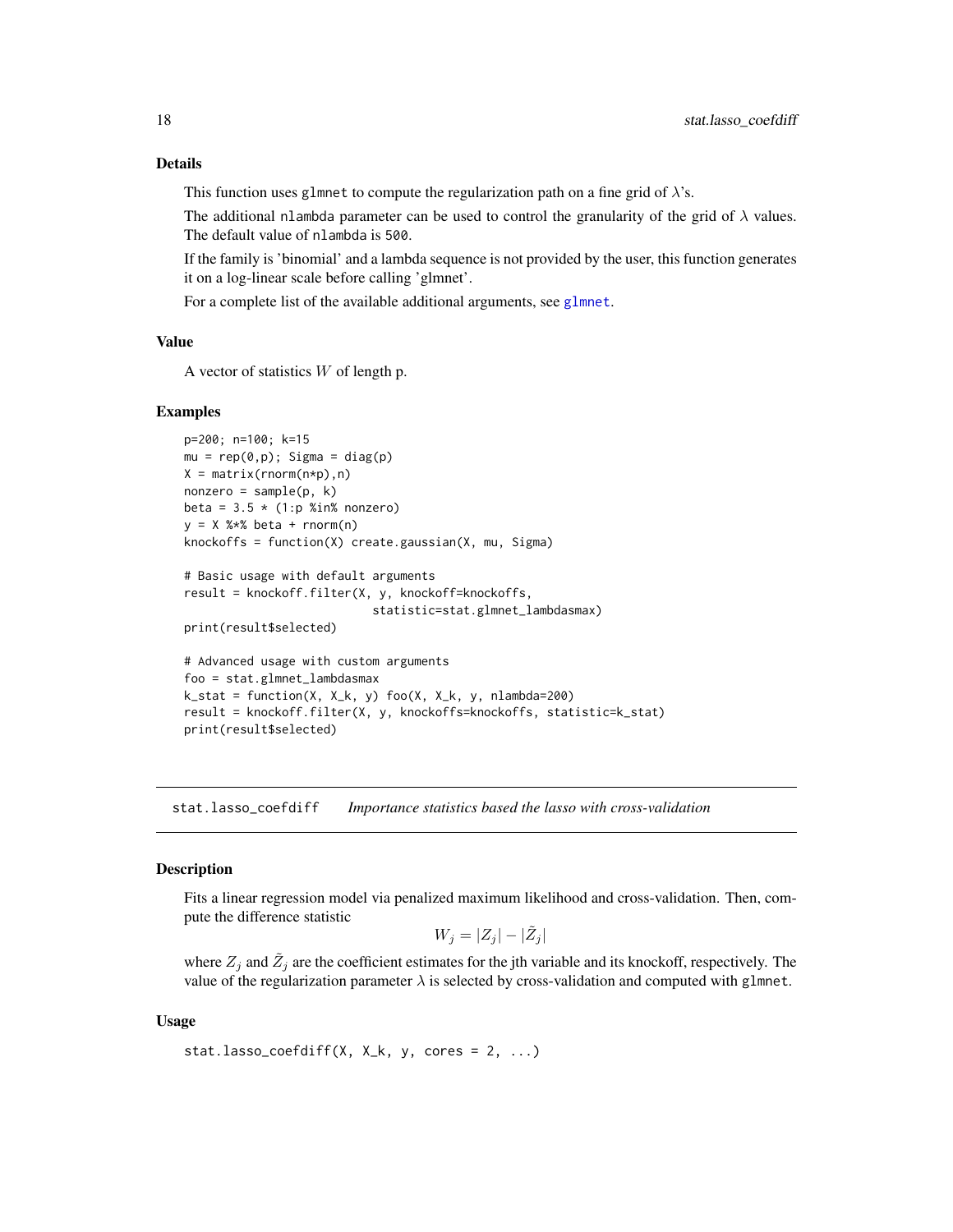#### <span id="page-18-0"></span>**Arguments**

| X           | n-by-p matrix of original variables.                                                                                                                                                                    |
|-------------|---------------------------------------------------------------------------------------------------------------------------------------------------------------------------------------------------------|
| $X_{-}$ $k$ | n-by-p matrix of knockoff variables.                                                                                                                                                                    |
| V           | vector of length n, containing the response variables. It should be numeric                                                                                                                             |
| cores       | Number of cores used to compute the statistics by running cy, glmnet. If not<br>specified, the number of cores is set to approximately half of the number of<br>cores detected by the parallel package. |
| $\cdots$    | additional arguments specific to glmnet (see Details).                                                                                                                                                  |

# Details

This function uses the glmnet package to fit the lasso path and is a wrapper around the more general [stat.glmnet\\_coefdiff.](#page-12-1)

The statistics  $W_j$  are constructed by taking the difference between the coefficient of the j-th variable and its knockoff.

By default, the value of the regularization parameter is chosen by 10-fold cross-validation.

The optional nlambda parameter can be used to control the granularity of the grid of  $\lambda$ 's. The default value of nlambda is 500, where p is the number of columns of X.

Unless a lambda sequence is provided by the user, this function generates it on a log-linear scale before calling 'glmnet' (default 'nlambda': 500).

For a complete list of the available additional arguments, see [cv.glmnet](#page-0-0) and [glmnet](#page-0-0).

# Value

A vector of statistics  $W$  of length p.

# See Also

```
Other statistics: stat.forward_selection, stat.glmnet_coefdiff, stat.glmnet_lambdadiff,
stat.lasso_coefdiff_bin, stat.lasso_lambdadiff_bin, stat.lasso_lambdadiff, stat.random_forest,
stat.sqrt_lasso, stat.stability_selection
```
# Examples

```
p=200; n=100; k=15
mu = rep(0,p); Sigma = diag(p)
X = matrix(rnorm(n*p), n)nonzero = sample(p, k)beta = 3.5 \times (1:p %in% = 0.00000)y = X %*% beta + rnorm(n)
knockoffs = function(X) create.gaussian(X, mu, Sigma)# Basic usage with default arguments
result = knockoff.filter(X, y, knockoffs=knockoffs,
                           statistic=stat.lasso_coefdiff)
```
print(result\$selected)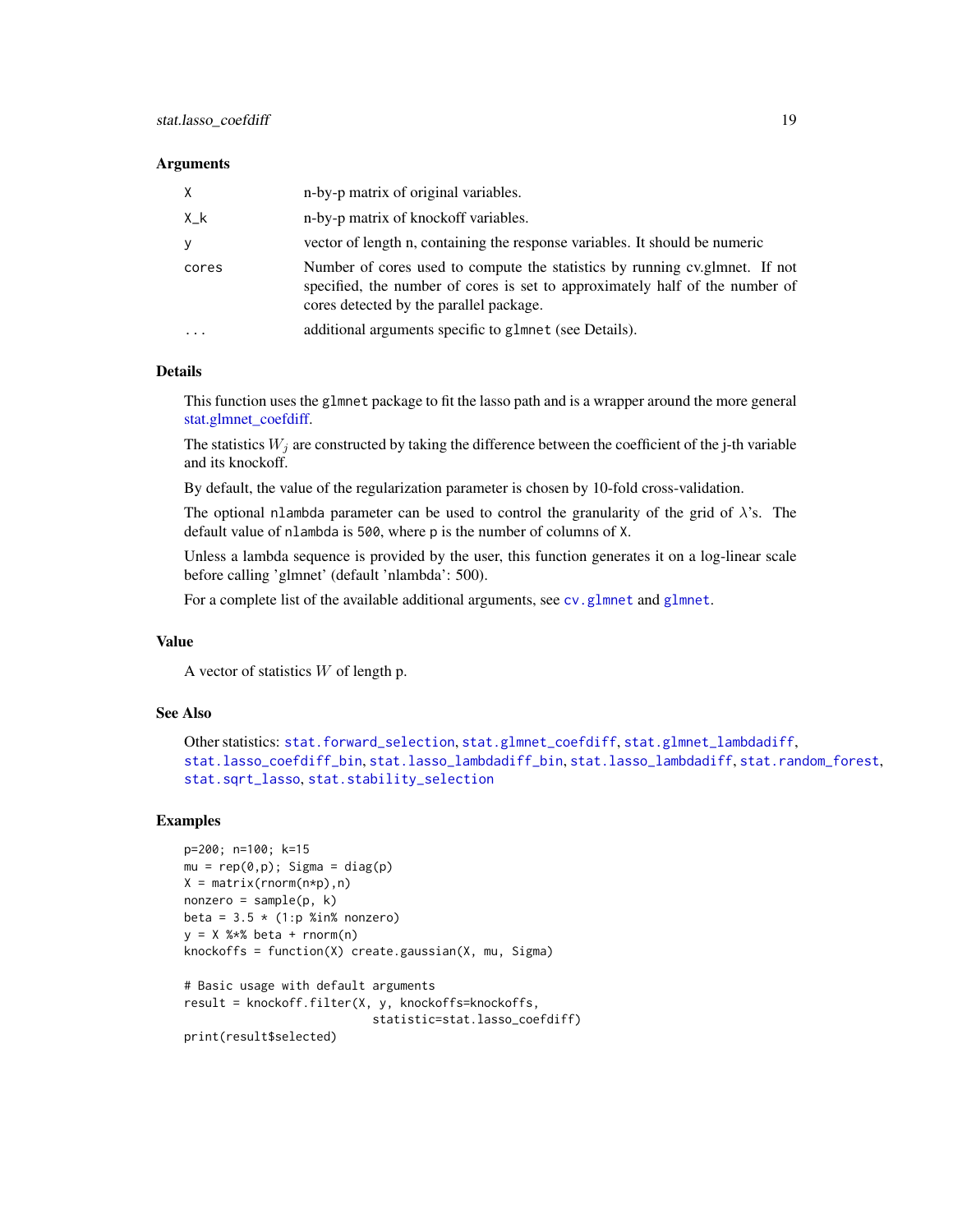```
# Advanced usage with custom arguments
foo = stat.lasso_coefdiff
k_stat = function(X, X_k, y) foo(X, X_k, y, nlambda=200)
result = knockoff.filter(X, y, knockoffs=knockoffs, statistic=k_stat)
print(result$selected)
```
<span id="page-19-1"></span>stat.lasso\_coefdiff\_bin

*Importance statistics based on regularized logistic regression with cross-validation*

# Description

Fits a logistic regression model via penalized maximum likelihood and cross-validation. Then, compute the difference statistic

 $W_j = |Z_j| - |\tilde{Z}_j|$ 

where  $Z_j$  and  $\tilde{Z}_j$  are the coefficient estimates for the jth variable and its knockoff, respectively. The value of the regularization parameter  $\lambda$  is selected by cross-validation and computed with glmnet.

# Usage

stat.lasso\_coefdiff\_bin(X,  $X_k$ , y, cores = 2, ...)

# Arguments

| X           | n-by-p matrix of original variables                                                                                                                                                                                                                                                                                                                           |
|-------------|---------------------------------------------------------------------------------------------------------------------------------------------------------------------------------------------------------------------------------------------------------------------------------------------------------------------------------------------------------------|
| $X_{-}$ $k$ | n-by-p matrix of knockoff variables.                                                                                                                                                                                                                                                                                                                          |
| У           | vector of length n, containing the response variables. It should be either a factor<br>with two levels, or a two-column matrix of counts or proportions (the second<br>column is treated as the target class; for a factor, the last level in alphabetical<br>order is the target class). If y is presented as a vector, it will be coerced into a<br>factor. |
| cores       | Number of cores used to compute the statistics by running cv.glmnet. If not<br>specified, the number of cores is set to approximately half of the number of<br>cores detected by the parallel package.                                                                                                                                                        |
|             | additional arguments specific to glmnet (see Details).                                                                                                                                                                                                                                                                                                        |
|             |                                                                                                                                                                                                                                                                                                                                                               |

# Details

This function uses the glmnet package to fit the penalized logistic regression path and is a wrapper around the more general [stat.glmnet\\_coefdiff](#page-12-1).

The statistics  $W_j$  are constructed by taking the difference between the coefficient of the j-th variable and its knockoff.

By default, the value of the regularization parameter is chosen by 10-fold cross-validation.

<span id="page-19-0"></span>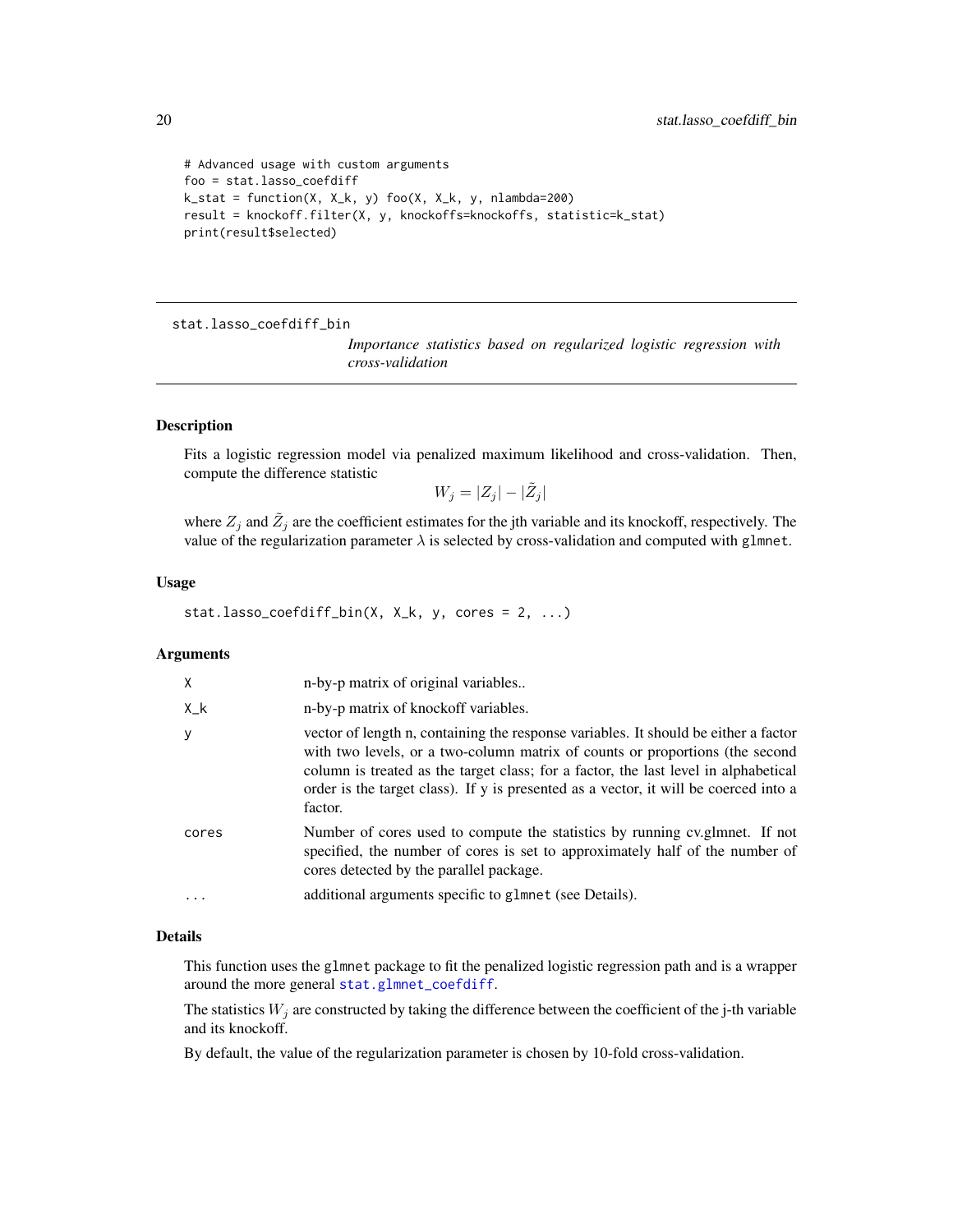#### <span id="page-20-0"></span>stat.lasso\_lambdadiff 21

The optional nlambda parameter can be used to control the granularity of the grid of  $\lambda$ 's. The default value of nlambda is 500, where p is the number of columns of X.

For a complete list of the available additional arguments, see cv. [glmnet](#page-0-0) and glmnet.

# Value

A vector of statistics  $W$  of length p.

# See Also

```
Other statistics: stat.forward_selection, stat.glmnet_coefdiff, stat.glmnet_lambdadiff,
stat.lasso_coefdiff, stat.lasso_lambdadiff_bin, stat.lasso_lambdadiff, stat.random_forest,
stat.sqrt_lasso, stat.stability_selection
```
# Examples

```
p=200; n=100; k=15
mu = rep(0,p); Sigma = diag(p)
X = matrix(rnorm(n*p), n)nonzero = sample(p, k)beta = 3.5 * (1:p %in% nonzero)pr = 1/(1+exp(-X %<i>*</i>% beta))y = rbinom(n, 1, pr)knockoffs = function(X) create.gaussian(X, mu, Sigma)
# Basic usage with default arguments
result = knockoff.filter(X, y, knockoffs=knockoffs,
                           statistic=stat.lasso_coefdiff_bin)
print(result$selected)
# Advanced usage with custom arguments
foo = stat.lasso_coefdiff_bin
k_{s} = function(X, X_k, y) foo(X, X_k, y, nlambda=200)
result = knockoff.filter(X, y, knockoffs=knockoffs, statistic=k_stat)
print(result$selected)
```
<span id="page-20-1"></span>stat.lasso\_lambdadiff *Importance statistics based on the lasso*

# **Description**

Fit the lasso path and computes the difference statistic

$$
W_j = Z_j - \tilde{Z}_j
$$

where  $Z_j$  and  $\tilde{Z}_j$  are the maximum values of the regularization parameter  $\lambda$  at which the jth variable and its knockoff enter the penalized linear regression model, respectively.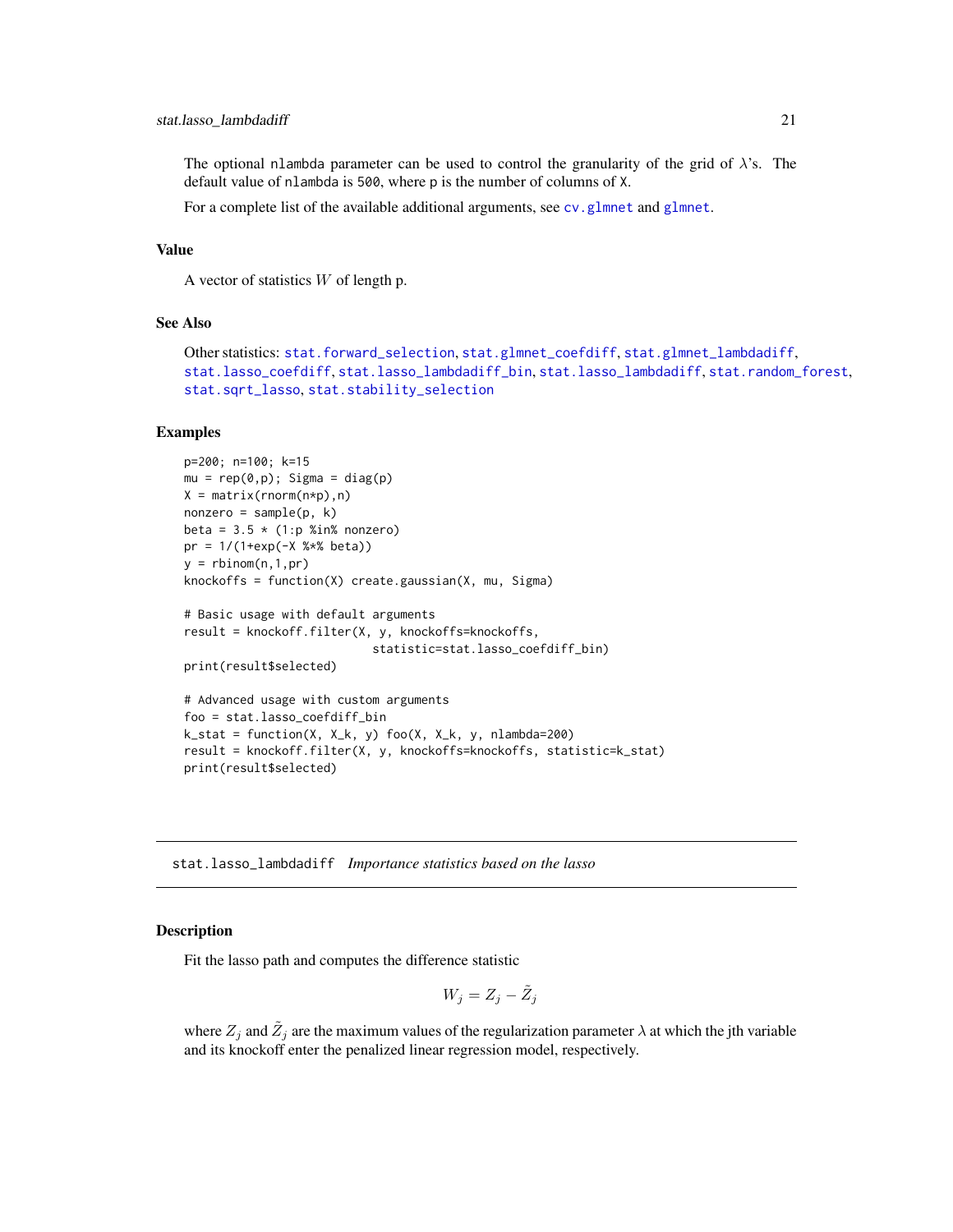#### Usage

stat.lasso\_lambdadiff(X, X\_k, y, ...)

#### **Arguments**

|           | n-by-p matrix of original variables.                                         |
|-----------|------------------------------------------------------------------------------|
| Хk        | n-by-p matrix of knockoff variables.                                         |
| v         | vector of length n, containing the response variables. It should be numeric. |
| $\ddotsc$ | additional arguments specific to glmnet (see Details).                       |

# Details

This function uses glmnet to compute the lasso path on a fine grid of  $\lambda$ 's and is a wrapper around the more general [stat.glmnet\\_lambdadiff.](#page-14-1)

The nlambda parameter can be used to control the granularity of the grid of  $\lambda$ 's. The default value of nlambda is 500.

Unless a lambda sequence is provided by the user, this function generates it on a log-linear scale before calling glmnet (default 'nlambda': 500).

For a complete list of the available additional arguments, see [glmnet](#page-0-0) or [lars](#page-0-0).

# Value

A vector of statistics  $W$  of length p.

# See Also

```
Other statistics: stat.forward_selection, stat.glmnet_coefdiff, stat.glmnet_lambdadiff,
stat.lasso_coefdiff_bin, stat.lasso_coefdiff, stat.lasso_lambdadiff_bin, stat.random_forest,
stat.sqrt_lasso, stat.stability_selection
```
# Examples

```
p=200; n=100; k=15
mu = rep(0,p); Sigma = diag(p)
X = matrix(rnorm(n*p), n)nonzero = sample(p, k)beta = 3.5 \times (1:p %in% = 0.00000)y = X %*% beta + rnorm(n)
knockoffs = function(X) create.gaussian(X, mu, Sigma)
```

```
# Basic usage with default arguments
result = knockoff.filter(X, y, knockoffs=knockoffs,
                           statistic=stat.lasso_lambdadiff)
```

```
print(result$selected)
```

```
# Advanced usage with custom arguments
foo = stat.lasso_lambdadiff
k_{s} = function(X, X_k, y) foo(X, X_k, y, nlambda=200)
```
<span id="page-21-0"></span>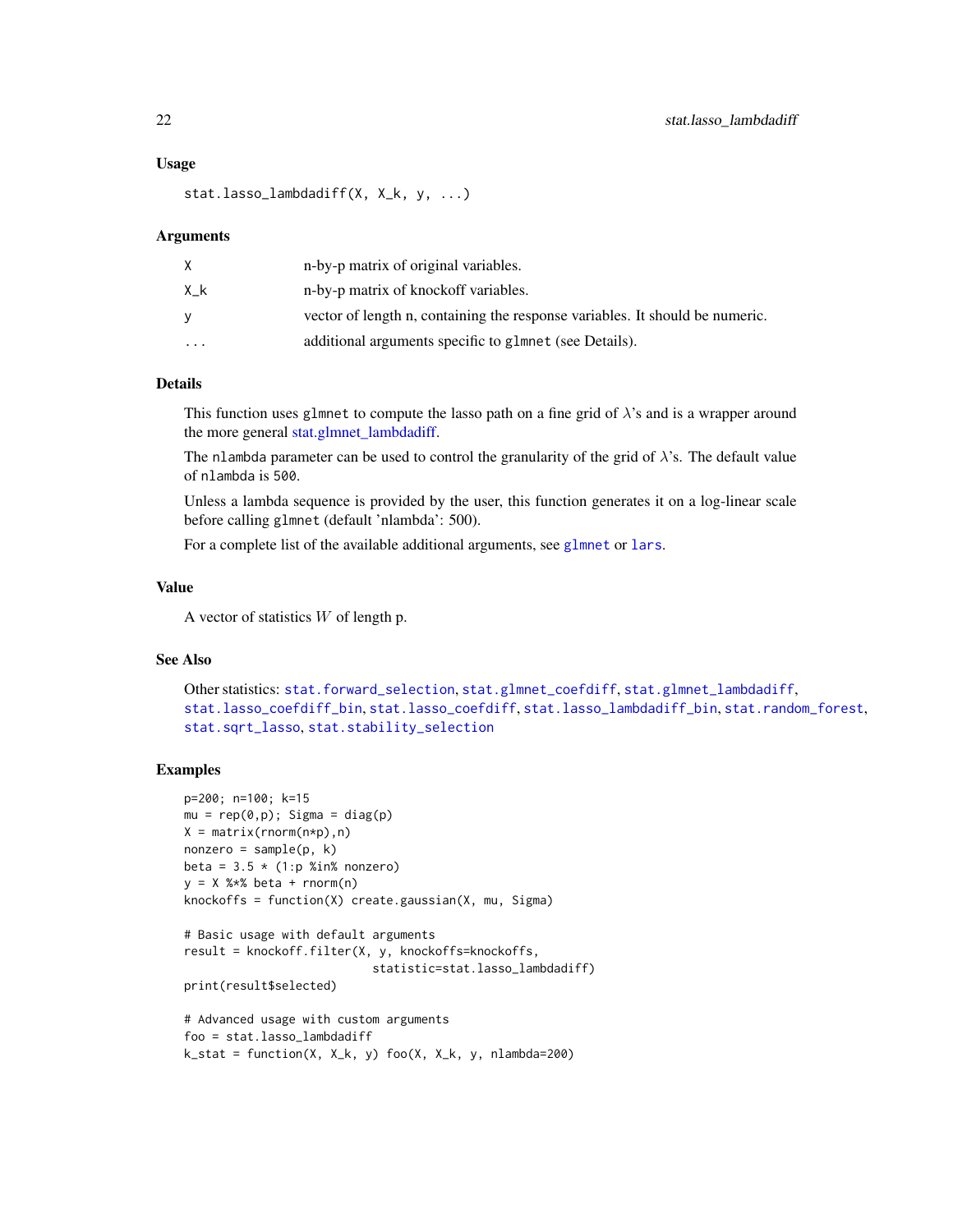```
result = knockoff.filter(X, y, knockoffs=knockoffs, statistic=k_stat)
print(result$selected)
```
<span id="page-22-1"></span>stat.lasso\_lambdadiff\_bin

*Importance statistics based on regularized logistic regression*

# Description

Fit the lasso path and computes the difference statistic

$$
W_j = Z_j - \tilde{Z}_j
$$

where  $Z_j$  and  $\tilde{Z}_j$  are the maximum values of the regularization parameter  $\lambda$  at which the jth variable and its knockoff enter the penalized logistic regression model, respectively.

# Usage

stat.lasso\_lambdadiff\_bin(X, X\_k, y, ...)

# Arguments

| X   | n-by-p matrix of original variables.                                                                                                                                                                                                                                                                                                                          |
|-----|---------------------------------------------------------------------------------------------------------------------------------------------------------------------------------------------------------------------------------------------------------------------------------------------------------------------------------------------------------------|
| X_k | n-by-p matrix of knockoff variables.                                                                                                                                                                                                                                                                                                                          |
| y   | vector of length n, containing the response variables. It should be either a factor<br>with two levels, or a two-column matrix of counts or proportions (the second<br>column is treated as the target class; for a factor, the last level in alphabetical<br>order is the target class). If y is presented as a vector, it will be coerced into a<br>factor. |
|     | additional arguments specific to glmnet (see Details).                                                                                                                                                                                                                                                                                                        |

# Details

This function uses glmnet to compute the lasso path on a fine grid of  $\lambda$ 's.

The nlambda parameter can be used to control the granularity of the grid of  $\lambda$ 's. The default value of nlambda is 500.

This function is a wrapper around the more general [stat.glmnet\\_lambdadiff](#page-14-1).

For a complete list of the available additional arguments, see [glmnet](#page-0-0) or [lars](#page-0-0).

# Value

A vector of statistics  $W$  of length p.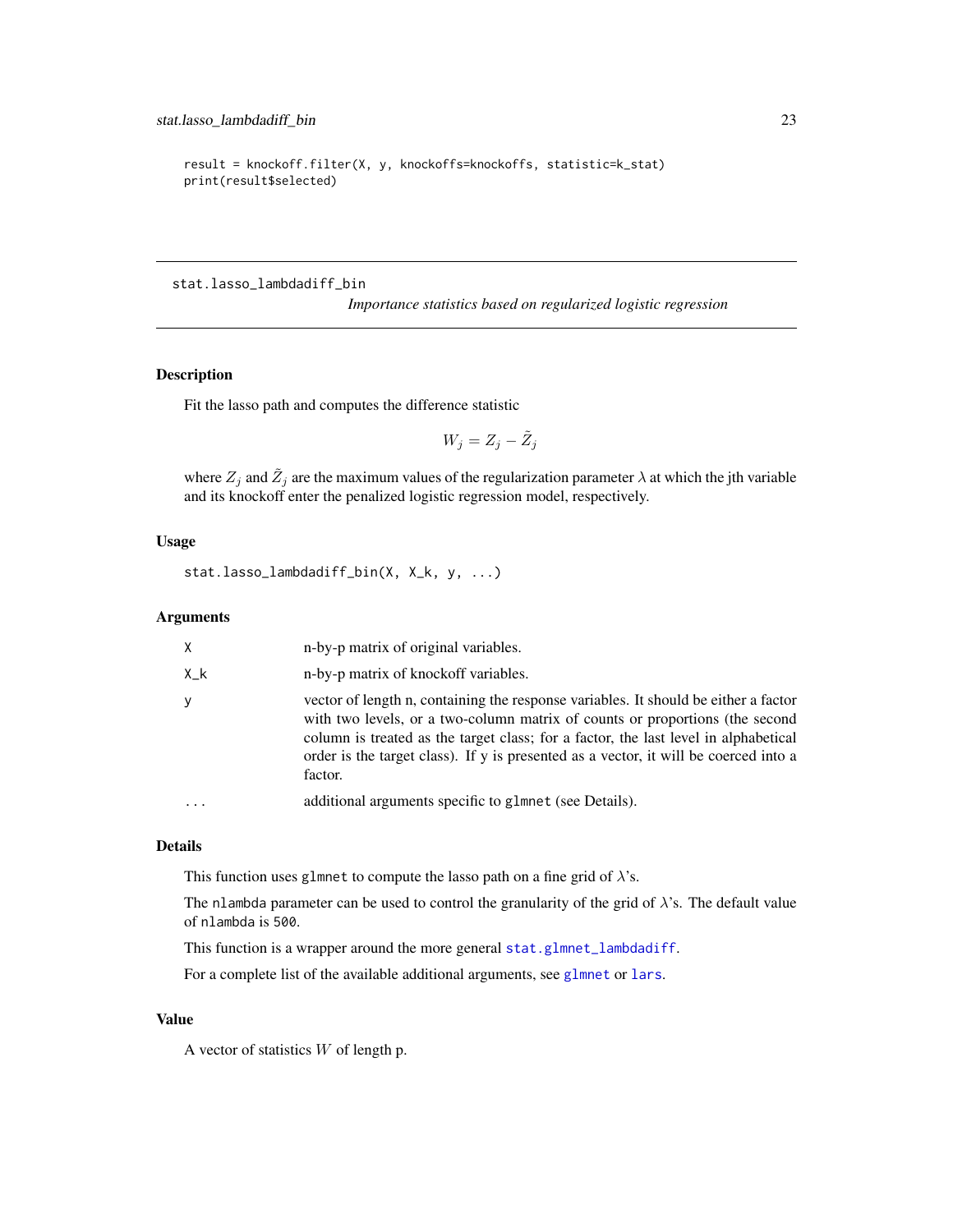# See Also

```
Other statistics: stat.forward_selection, stat.glmnet_coefdiff, stat.glmnet_lambdadiff,
stat.lasso_coefdiff_bin, stat.lasso_coefdiff, stat.lasso_lambdadiff, stat.random_forest,
stat.sqrt_lasso, stat.stability_selection
```
#### Examples

```
p=200; n=100; k=15
mu = rep(0,p); Sigma = diag(p)
X = matrix(rnorm(n*p), n)nonzero = sample(p, k)beta = 3.5 * (1:p %in% nonzero)pr = 1/(1+exp(-X %*% beta))
y = rbinom(n, 1, pr)knockoffs = function(X) create.gaussian(X, mu, Sigma)
# Basic usage with default arguments
result = knockoff.filter(X, y, knockoffs=knockoffs,
                           statistic=stat.lasso_lambdadiff_bin)
print(result$selected)
# Advanced usage with custom arguments
foo = stat.lasso_lambdadiff_bin
k_{stat} = function(X, X_k, y) foo(X, X_k, y, nlambda=200)
result = knockoff.filter(X, y, knockoffs=knockoffs, statistic=k_stat)
print(result$selected)
```
stat.lasso\_lambdasmax *Penalized linear regression statistics for knockoff*

# **Description**

Computes the signed maximum statistic

 $W_j = \max(Z_j, \tilde{Z}_j) \cdot \text{sgn}(Z_j - \tilde{Z}_j),$ 

where  $Z_j$  and  $\tilde{Z}_j$  are the maximum values of  $\lambda$  at which the jth variable and its knockoff, respectively, enter the penalized linear regression model.

#### Usage

```
stat.lasso_lambdasmax(X, X_k, y, ...)
```
#### Arguments

|          | n-by-p matrix of original variables.                                         |
|----------|------------------------------------------------------------------------------|
| Χk       | n-by-p matrix of knockoff variables.                                         |
| v        | vector of length n, containing the response variables. It should be numeric. |
| $\cdots$ | additional arguments specific to glmnet or lars (see Details).               |

<span id="page-23-0"></span>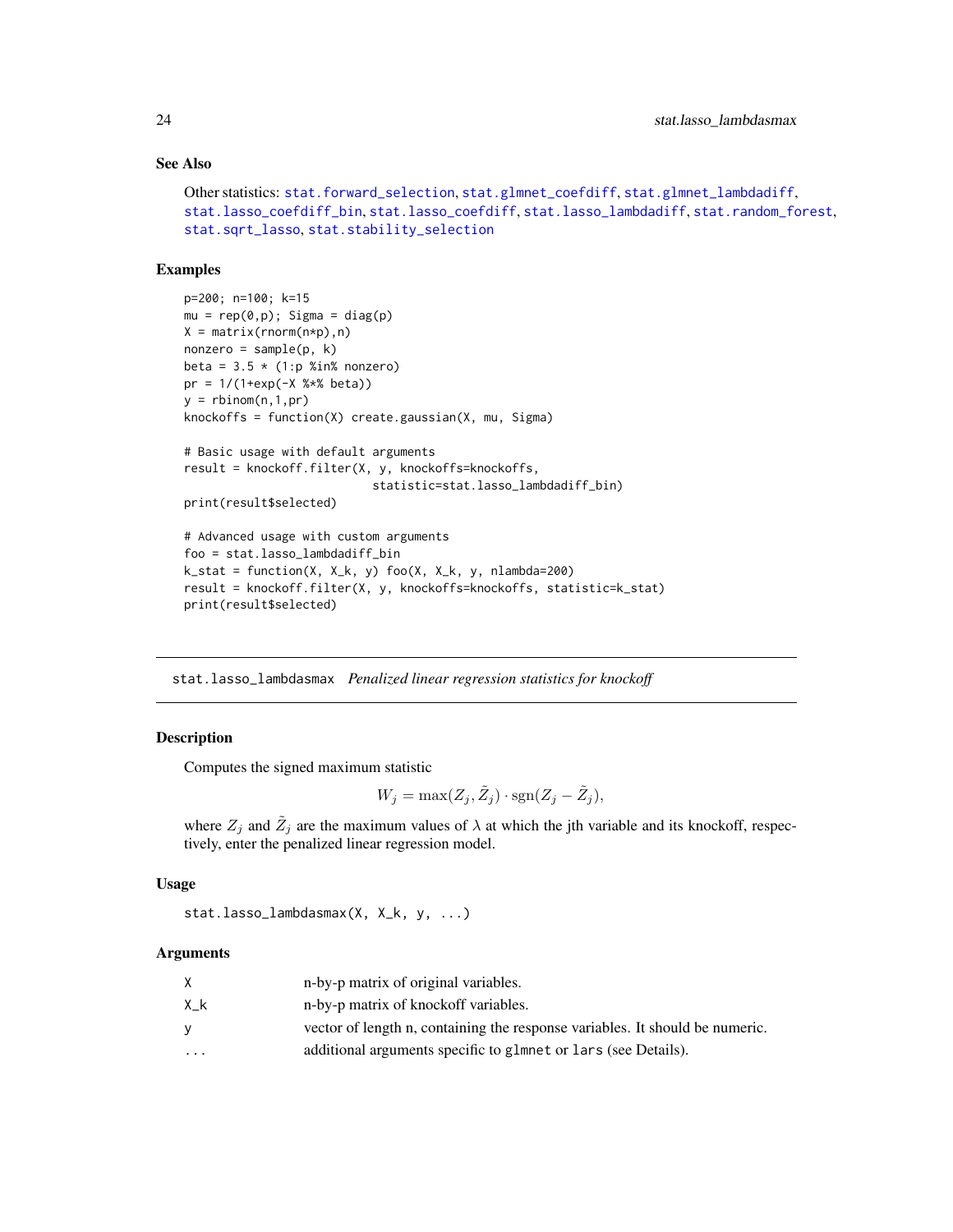#### <span id="page-24-0"></span>Details

This function uses glmnet to compute the regularization path on a fine grid of  $\lambda$ 's.

The additional nlambda parameter can be used to control the granularity of the grid of  $\lambda$  values. The default value of nlambda is 500.

Unless a lambda sequence is provided by the user, this function generates it on a log-linear scale before calling glmnet (default 'nlambda': 500).

This function is a wrapper around the more general [stat.glmnet\\_lambdadiff](#page-14-1).

For a complete list of the available additional arguments, see [glmnet](#page-0-0).

# Value

A vector of statistics  $W$  of length p.

# Examples

```
p=200; n=100; k=15
mu = rep(0,p); Sigma = diag(p)
X = matrix(rnorm(n*p), n)nonzero = sample(p, k)beta = 3.5 * (1:p %in% nonzero)y = X %*% beta + rnorm(n)
knockoffs = function(X) create.gaussian(X, mu, Sigma)
# Basic usage with default arguments
result = knockoff.filter(X, y, knockoff=knockoffs,
                           statistic=stat.lasso_lambdasmax)
print(result$selected)
# Advanced usage with custom arguments
foo = stat.lasso_lambdasmax
k_stat = function(X, X_k, y) foo(X, X_k, y, nlambda=200)
result = knockoff.filter(X, y, knockoffs=knockoffs, statistic=k_stat)
print(result$selected)
```
stat.lasso\_lambdasmax\_bin

*Penalized logistic regression statistics for knockoff*

# Description

Computes the signed maximum statistic

$$
W_j = \max(Z_j, \tilde{Z}_j) \cdot \text{sgn}(Z_j - \tilde{Z}_j),
$$

where  $Z_j$  and  $\tilde{Z}_j$  are the maximum values of  $\lambda$  at which the jth variable and its knockoff, respectively, enter the penalized logistic regression model.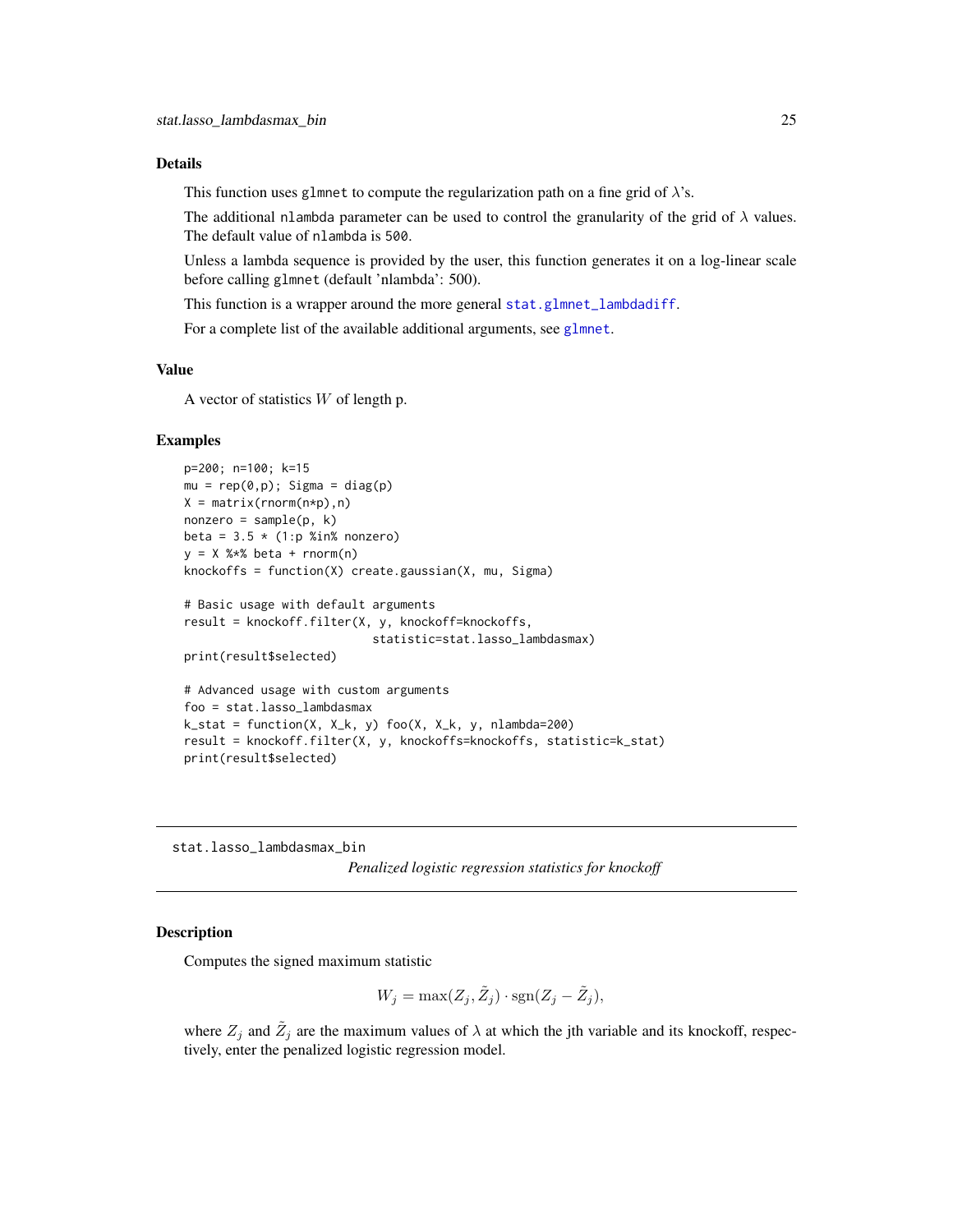#### <span id="page-25-0"></span>Usage

stat.lasso\_lambdasmax\_bin(X, X\_k, y, ...)

#### Arguments

| X   | n-by-p matrix of original variables.                                                                                                                                                                                                                                                                                                                          |
|-----|---------------------------------------------------------------------------------------------------------------------------------------------------------------------------------------------------------------------------------------------------------------------------------------------------------------------------------------------------------------|
| X k | n-by-p matrix of knockoff variables.                                                                                                                                                                                                                                                                                                                          |
| У   | vector of length n, containing the response variables. It should be either a factor<br>with two levels, or a two-column matrix of counts or proportions (the second<br>column is treated as the target class; for a factor, the last level in alphabetical<br>order is the target class). If y is presented as a vector, it will be coerced into a<br>factor. |
|     | additional arguments specific to glmnet or lars (see Details).                                                                                                                                                                                                                                                                                                |
|     |                                                                                                                                                                                                                                                                                                                                                               |

# Details

This function uses glmnet to compute the regularization path on a fine grid of  $\lambda$ 's.

The additional nlambda parameter can be used to control the granularity of the grid of  $\lambda$  values. The default value of nlambda is 500.

This function is a wrapper around the more general [stat.glmnet\\_lambdadiff.](#page-14-1)

For a complete list of the available additional arguments, see [glmnet](#page-0-0).

# Value

A vector of statistics  $W$  of length p.

### Examples

```
p=200; n=100; k=15
mu = rep(0,p); Sigma = diag(p)
X = matrix(rnorm(n*p), n)nonzero = sample(p, k)beta = 3.5 * (1:p %in% nonzero)pr = 1/(1+exp(-X %<i>*</i>% beta))y = rbinom(n, 1, pr)knockoffs = function(X) create.gaussian(X, mu, Sigma)
# Basic usage with default arguments
result = knockoff.filter(X, y, knockoff=knockoffs,
                           statistic=stat.lasso_lambdasmax_bin)
print(result$selected)
# Advanced usage with custom arguments
foo = stat.lasso_lambdasmax_bin
k_stat = function(X, X_k, y) foo(X, X_k, y, nlambda=200)
result = knockoff.filter(X, y, knockoffs=knockoffs, statistic=k_stat)
print(result$selected)
```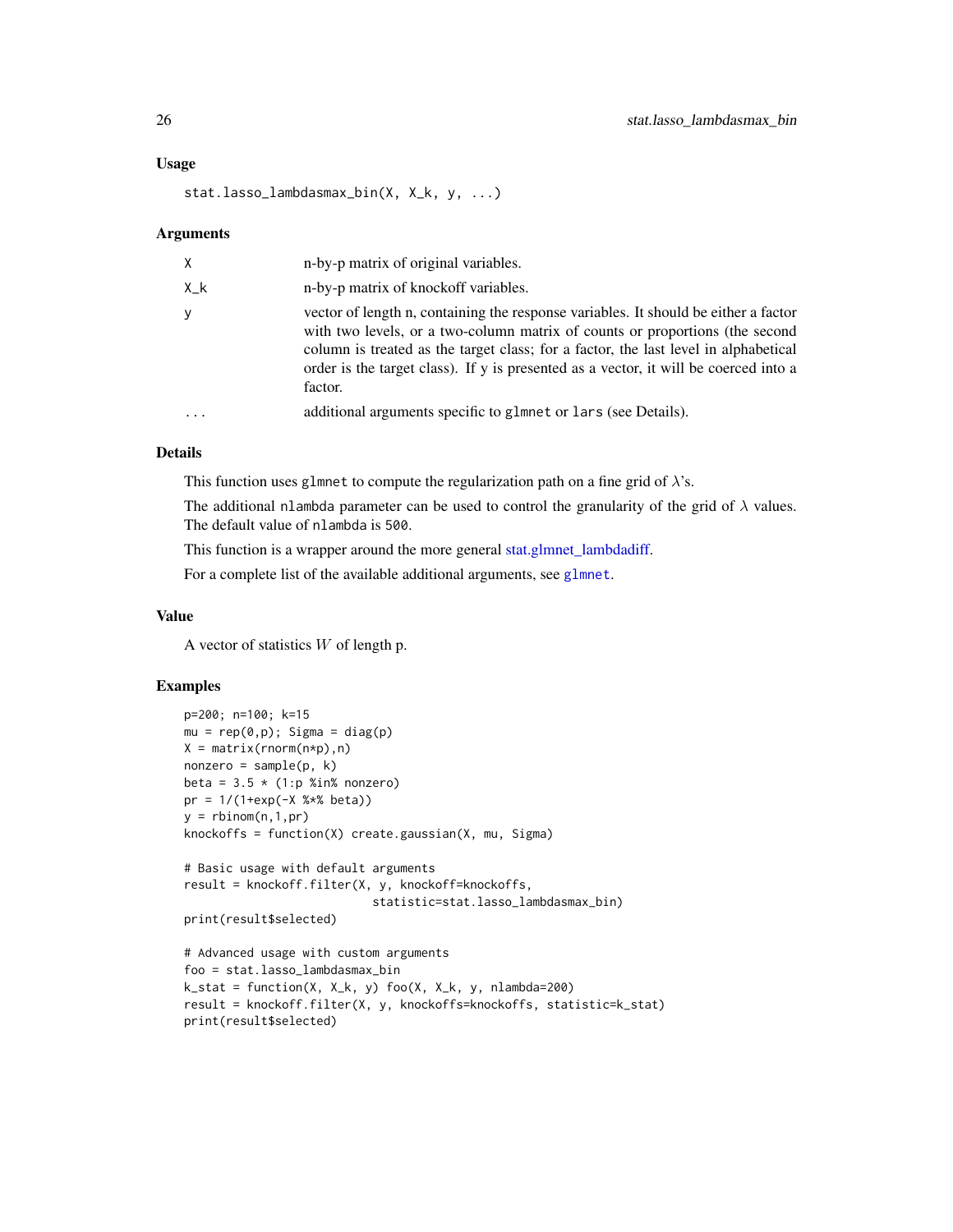<span id="page-26-1"></span><span id="page-26-0"></span>stat.random\_forest *Importance statistics based on random forests*

# Description

Computes the difference statistic

 $W_j = |Z_j| - |\tilde{Z}_j|$ 

where  $Z_j$  and  $\tilde{Z}_j$  are the random forest feature importances of the jth variable and its knockoff, respectively.

# Usage

```
stat.random_forest(X, X_k, y, ...)
```
# Arguments

|    | n-by-p matrix of original variables.                                                                                               |
|----|------------------------------------------------------------------------------------------------------------------------------------|
| Хk | n-by-p matrix of knockoff variables.                                                                                               |
| V  | vector of length n, containing the response variables. If a factor, classification is<br>assumed, otherwise regression is assumed. |
|    | additional arguments specific to ranger (see Details).                                                                             |

# Details

This function uses the ranger package to compute variable importance measures. The importance of a variable is measured as the total decrease in node impurities from splitting on that variable, averaged over all trees. For regression, the node impurity is measured by residual sum of squares. For classification, it is measured by the Gini index.

For a complete list of the available additional arguments, see [ranger](#page-0-0).

#### Value

A vector of statistics  $W$  of length p.

# See Also

```
Other statistics: stat.forward_selection, stat.glmnet_coefdiff, stat.glmnet_lambdadiff,
stat.lasso_coefdiff_bin, stat.lasso_coefdiff, stat.lasso_lambdadiff_bin, stat.lasso_lambdadiff,
stat.sqrt_lasso, stat.stability_selection
```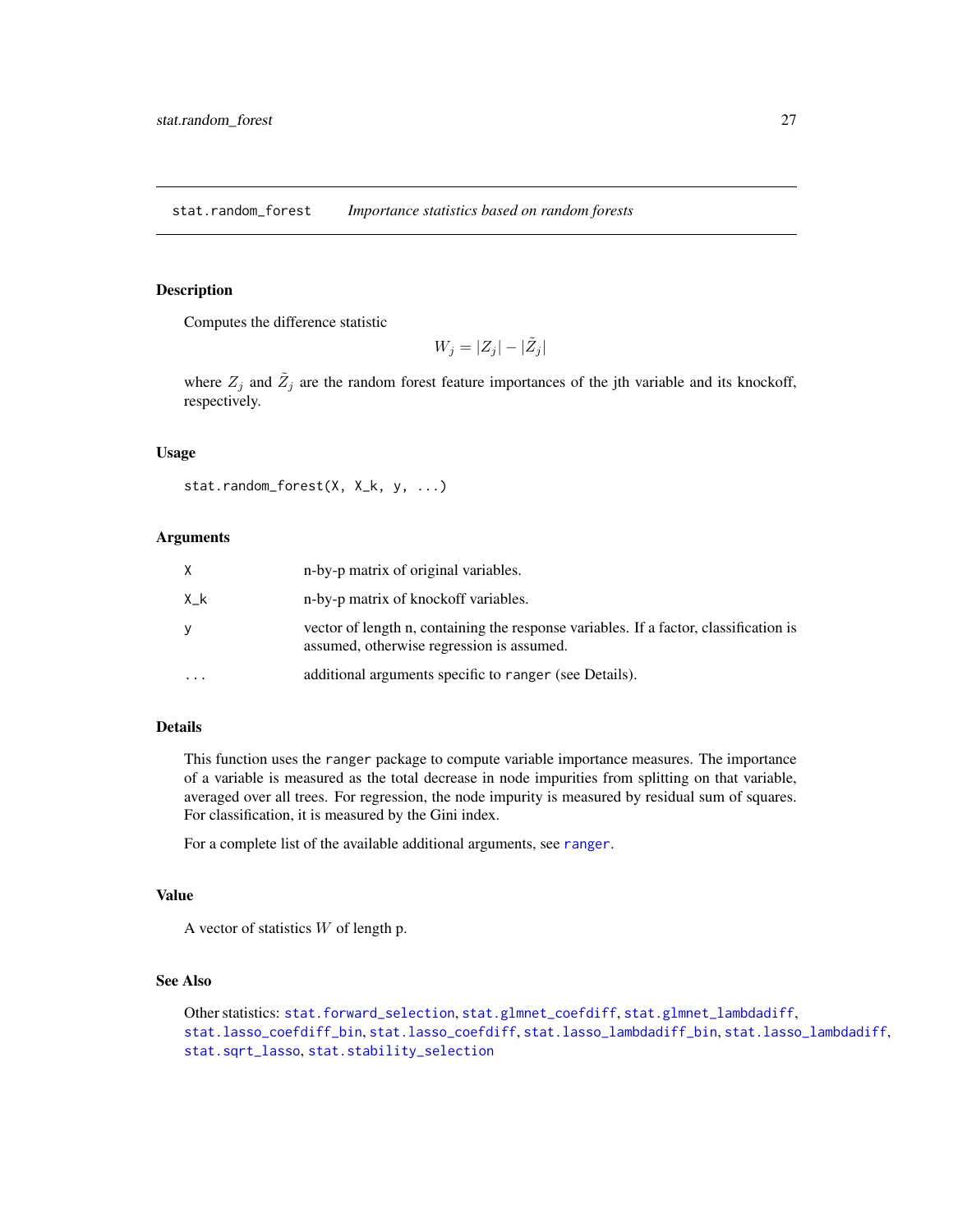# Examples

```
p=200; n=100; k=15
mu = rep(0,p); Sigma = diag(p)
X = matrix(rnorm(n*p), n)nonzero = sample(p, k)beta = 3.5 * (1:p %in% nonzero)y = X %*% beta + rnorm(n)
knockoffs = function(X) create.gaussian(X, mu, Sigma)
# Basic usage with default arguments
result = knockoff.filter(X, y, knockoffs=knockoffs,
                           statistic=stat.random_forest)
print(result$selected)
# Advanced usage with custom arguments
foo = stat.random_forest
k_{\text{1}} = function(X, X_k, y) foo(X, X_k, y, nodesize=5)
result = knockoff.filter(X, y, knockoffs=knockoffs, statistic=k_stat)
print(result$selected)
```
<span id="page-27-1"></span>stat.sqrt\_lasso *Importance statistics based on the square-root lasso*

#### **Description**

Computes the signed maximum statistic

$$
W_j = \max(Z_j, \tilde{Z}_j) \cdot \text{sgn}(Z_j - \tilde{Z}_j),
$$

where  $Z_j$  and  $\tilde{Z}_j$  are the maximum values of  $\lambda$  at which the jth variable and its knockoff, respectively, enter the SQRT lasso model.

# Usage

stat.sqrt\_lasso $(X, X_k, y, ...)$ 

#### Arguments

|          | n-by-p matrix of original variables.                                   |
|----------|------------------------------------------------------------------------|
| Χk       | n-by-p matrix of knockoff variables.                                   |
| v        | vector of length n, containing the response variables of numeric type. |
| $\cdots$ | additional arguments specific to slim.                                 |

# Details

With default parameters, this function uses the package flare to run the SQRT lasso. By specifying the appropriate optional parameters, one can use different Lasso variants including Dantzig Selector, LAD Lasso, SQRT Lasso and Lq Lasso for estimating high dimensional sparse linear models.

For a complete list of the available additional arguments, see [slim](#page-0-0).

<span id="page-27-0"></span>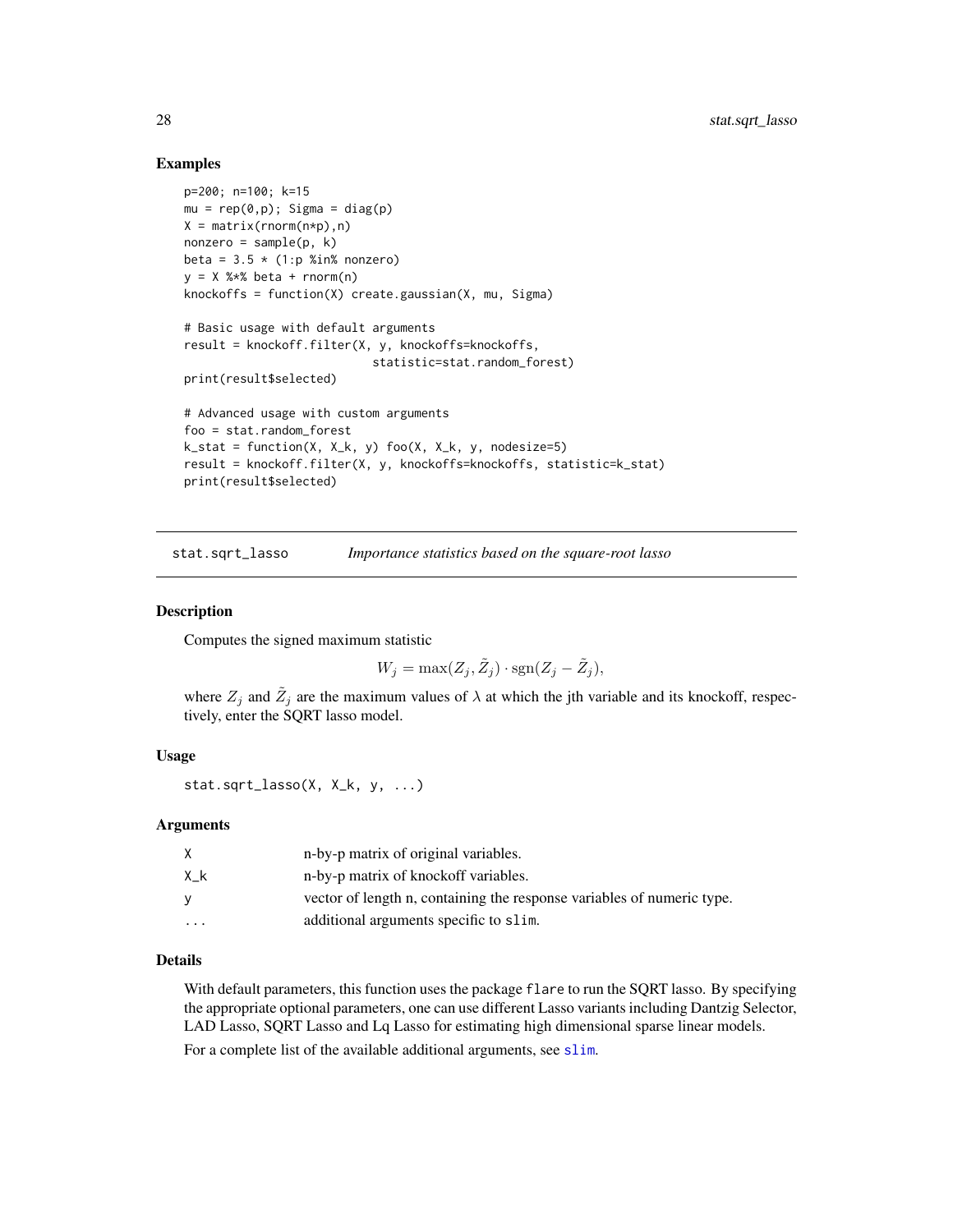# <span id="page-28-0"></span>Value

A vector of statistics  $W$  of length p.

# See Also

```
Other statistics: stat.forward_selection, stat.glmnet_coefdiff, stat.glmnet_lambdadiff,
stat.lasso_coefdiff_bin, stat.lasso_coefdiff, stat.lasso_lambdadiff_bin, stat.lasso_lambdadiff,
stat.random_forest, stat.stability_selection
```
# Examples

```
p=50; n=50; k=10
mu = rep(0,p); Sigma = diag(p)
X = matrix(rnorm(n*p), n)nonzero = sample(p, k)beta = 3.5 \times (1:p %in% = 0.00000)y = X %*% beta + rnorm(n)knockoffs = function(X) create.gaussian(X, mu, Sigma)
```

```
# Basic usage with default arguments
result = knockoff.filter(X, y, knockoffs=knockoffs, statistic=stat.sqrt_lasso)
print(result$selected)
```

```
# Advanced usage with custom arguments
foo = stat.sqrt_lasso
k_{ast} = function(X, X_k, y) foo(X, X_k, y, q=0.5)result = knockoff.filter(X, y, knockoffs=knockoffs, statistic=k_stat)
print(result$selected)
```
<span id="page-28-1"></span>stat.stability\_selection

*Importance statistics based on stability selection*

# Description

Computes the difference statistic

 $W_j = |Z_j| - |\tilde{Z}_j|$ 

where  $Z_j$  and  $\tilde{Z}_j$  are measure the importance of the jth variable and its knockoff, respectively, based on the stability of their selection upon subsampling of the data.

# Usage

```
stat.stability_selection(X, X_k, y, fitfun = stabs::glmnet.lasso, ...)
```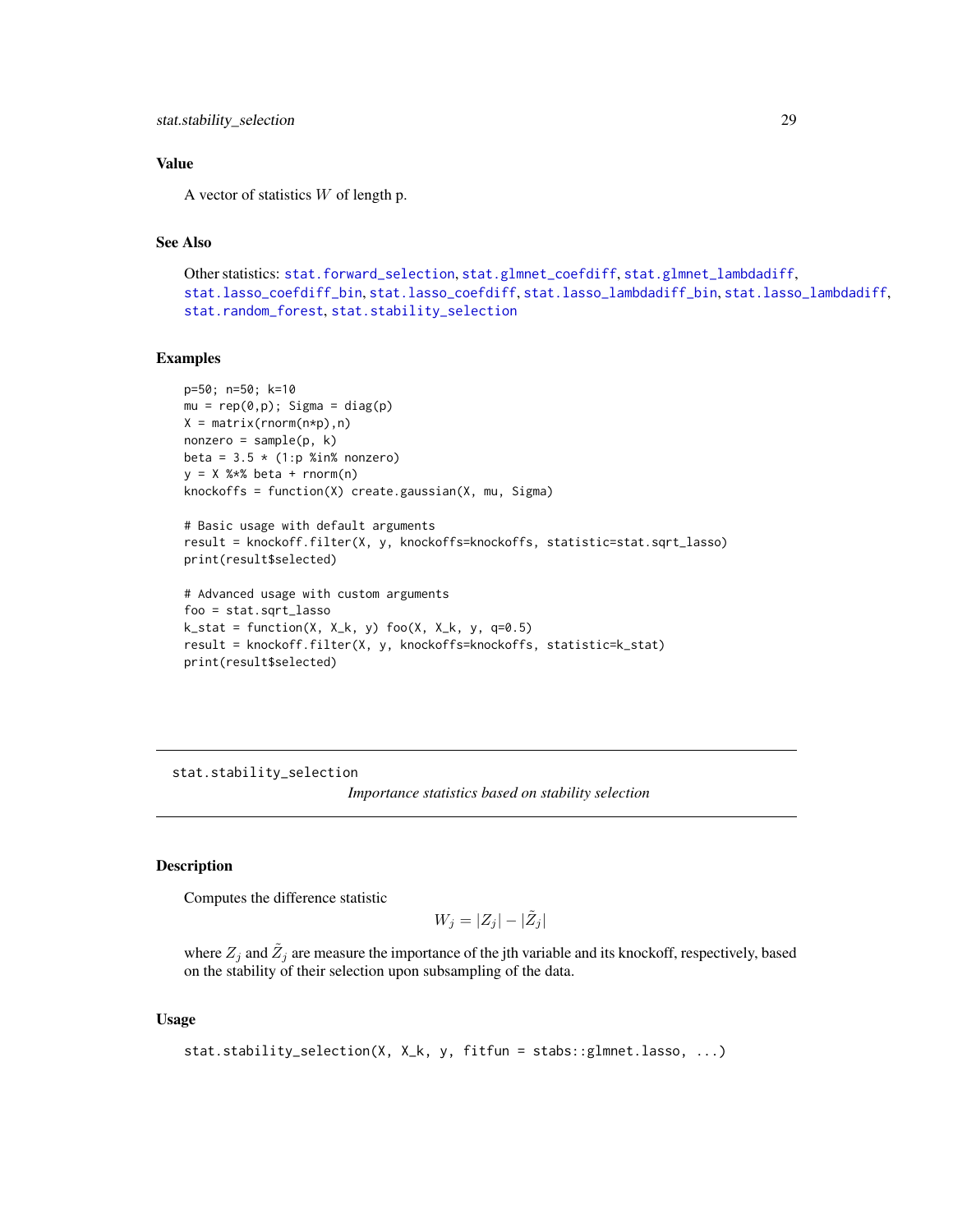# <span id="page-29-0"></span>Arguments

| $\times$ | n-by-p matrix of original variables.                                                                                                                                                                                                                                                                                                                      |
|----------|-----------------------------------------------------------------------------------------------------------------------------------------------------------------------------------------------------------------------------------------------------------------------------------------------------------------------------------------------------------|
| X_k      | n-by-p matrix of knockoff variables.                                                                                                                                                                                                                                                                                                                      |
| <b>y</b> | response vector (length n)                                                                                                                                                                                                                                                                                                                                |
| fitfun   | fittun a function that takes the arguments x, y as above, and additionally the<br>number of variables to include in each model q. The function then needs to<br>fit the model and to return a logical vector that indicates which variable was<br>selected (among the q selected variables). The name of the function should be<br>prefixed by 'stabs::'. |
|          | additional arguments specific to 'stabs' (see Details).                                                                                                                                                                                                                                                                                                   |

# **Details**

This function uses the stabs package to compute variable selection stability. The selection stability of the j-th variable is defined as its probability of being selected upon random subsampling of the data. The default method for selecting variables in each subsampled dataset is glmnet. lasso\_maxCoef.

For a complete list of the available additional arguments, see [stabsel](#page-0-0).

# Value

A vector of statistics  $W$  of length p.

# See Also

```
Other statistics: stat.forward_selection, stat.glmnet_coefdiff, stat.glmnet_lambdadiff,
stat.lasso_coefdiff_bin, stat.lasso_coefdiff, stat.lasso_lambdadiff_bin, stat.lasso_lambdadiff,
stat.random_forest, stat.sqrt_lasso
```
# Examples

```
p=100; n=100; k=15
mu = rep(0,p); Sigma = diag(p)
X = matrix(rnorm(n*p),n)nonzero = sample(p, k)beta = 3.5 * (1:p %in% nonzero)y = X %*% beta + rnorm(n)
knockoffs = function(X) create.gaussian(X, mu, Sigma)
# Basic usage with default arguments
result = knockoff.filter(X, y, knockoffs=knockoffs,
                           statistic=stat.stability_selection)
print(result$selected)
# Advanced usage with custom arguments
foo = stat.stability_selection
k_stat = function(X, X_k, y) foo(X, X_k, y, fitfun=stabs::lars.lasso)
result = knockoff.filter(X, y, knockoffs=knockoffs, statistic=k_stat)
print(result$selected)
```